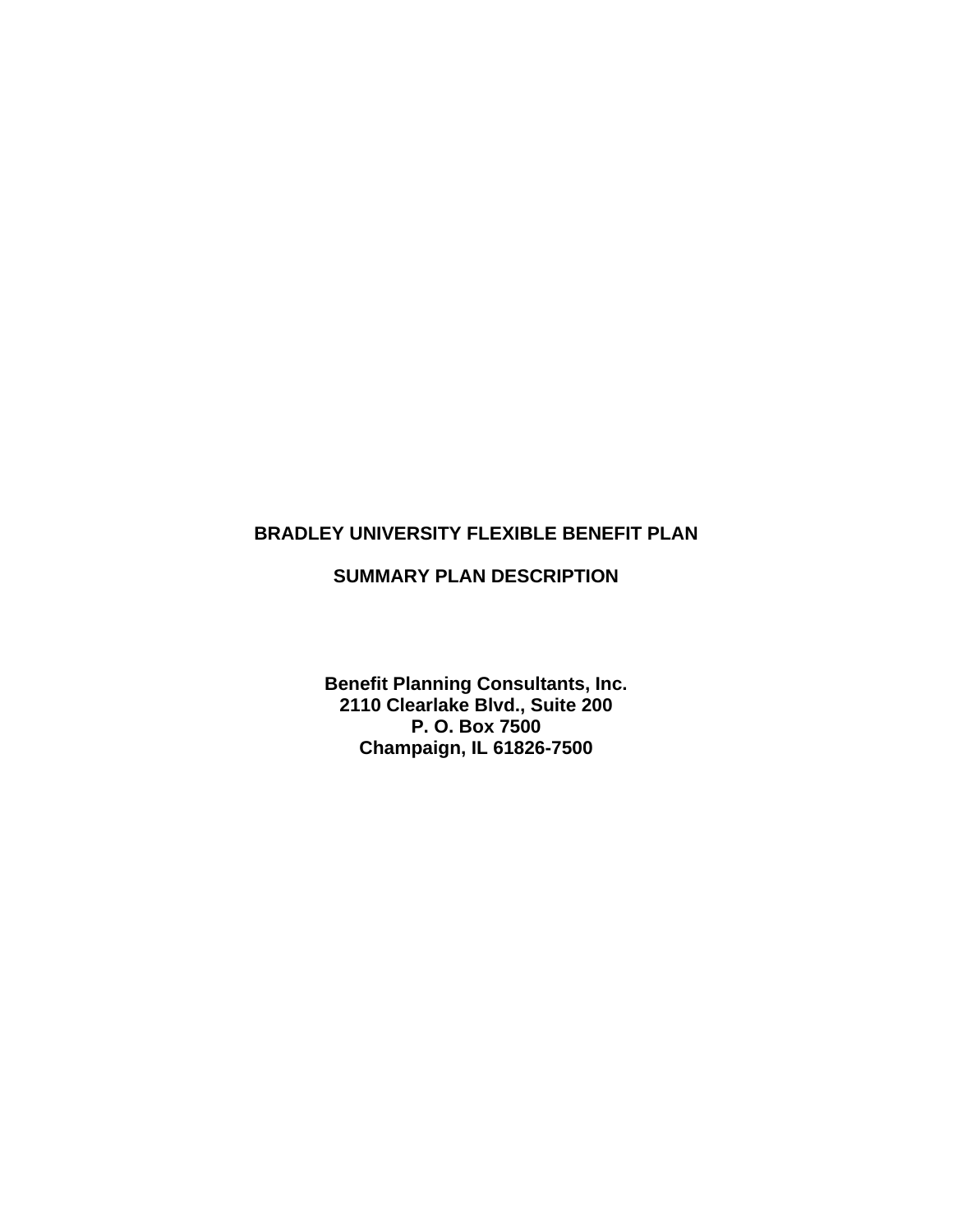# **TABLE OF CONTENTS**

# I **ELIGIBILITY**

### II OPERATION

# III **CONTRIBUTIONS**

# IV

# BENEFITS

|--|--|--|

# V BENEFIT PAYMENTS

| 2. What happens if I don't spend all Plan contributions during the Plan Year?  8 |  |
|----------------------------------------------------------------------------------|--|
|                                                                                  |  |
|                                                                                  |  |
|                                                                                  |  |
|                                                                                  |  |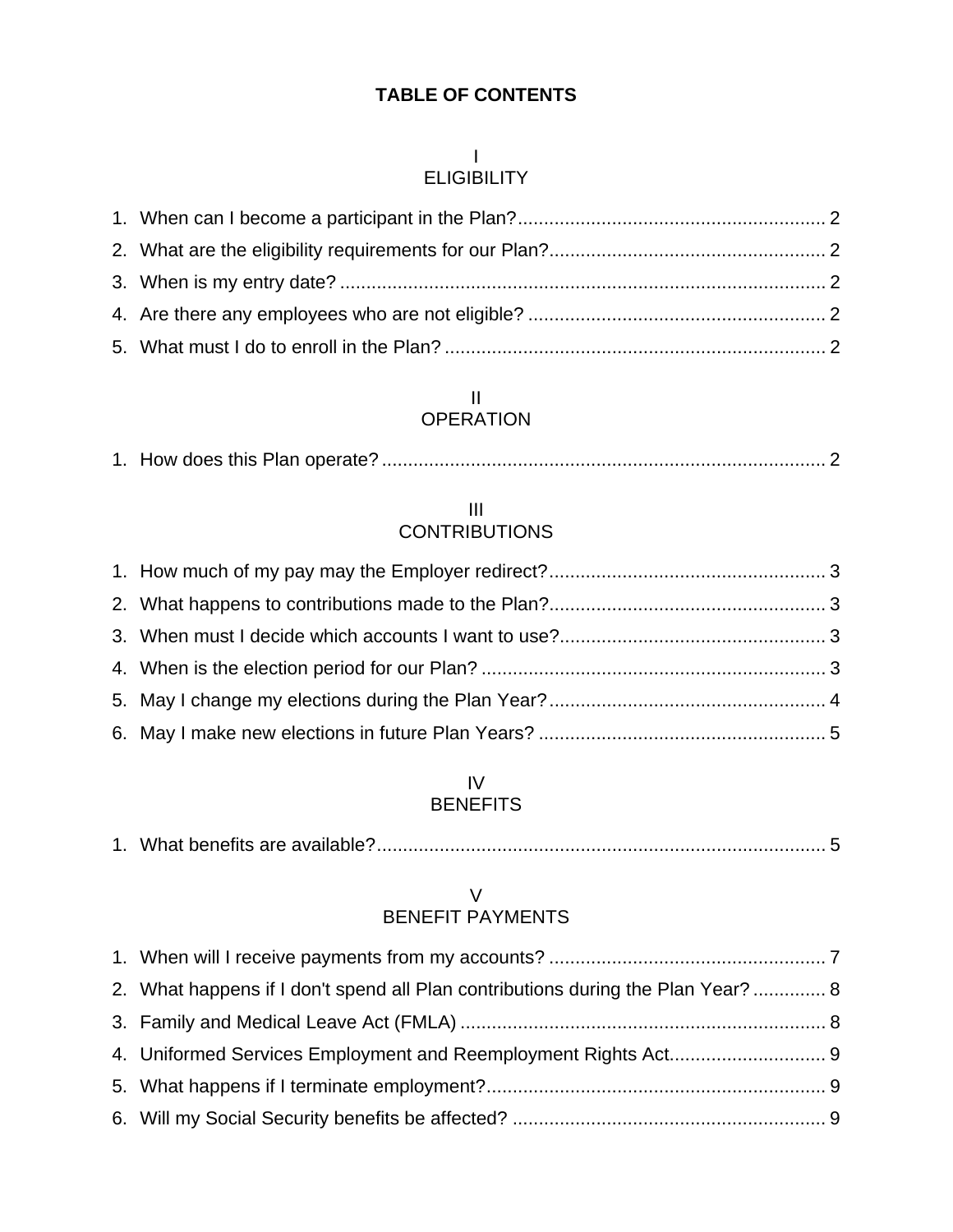VI

# HIGHLY COMPENSATED AND KEY EMPLOYEES

|--|--|--|--|

### VII PLAN ACCOUNTING

|--|--|--|--|

#### VIII

# GENERAL INFORMATION ABOUT OUR PLAN

### IX ADDITIONAL PLAN INFORMATION

# X CONTINUATION COVERAGE RIGHTS UNDER COBRA

| 4. What factors should be considered when determining to elect COBRA              |  |
|-----------------------------------------------------------------------------------|--|
|                                                                                   |  |
| 5. What is the procedure for obtaining COBRA continuation coverage? 19            |  |
|                                                                                   |  |
| 7. Is a covered Employee or Qualified Beneficiary responsible for informing the   |  |
|                                                                                   |  |
| 8. Is a waiver before the end of the election period effective to end a Qualified |  |
|                                                                                   |  |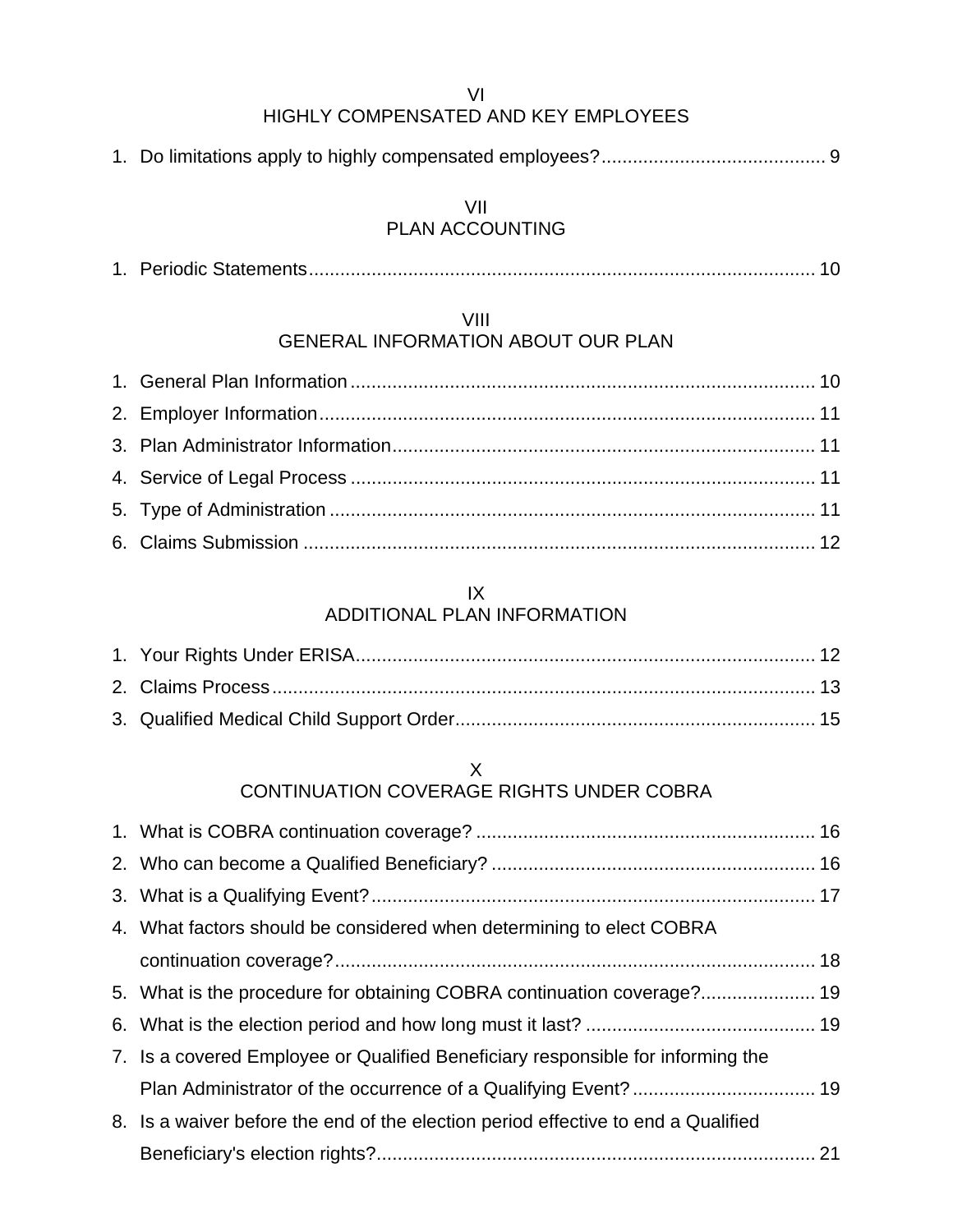| 9. Is COBRA coverage available if a Qualified Beneficiary has other group            |  |
|--------------------------------------------------------------------------------------|--|
|                                                                                      |  |
| 10. When may a Qualified Beneficiary's COBRA continuation coverage be                |  |
|                                                                                      |  |
| 11. What are the maximum coverage periods for COBRA continuation coverage? 22        |  |
| 12. Under what circumstances can the maximum coverage period be expanded?  23        |  |
| 13. How does a Qualified Beneficiary become entitled to a disability extension? 23   |  |
|                                                                                      |  |
| 15. Must the Plan allow payment for COBRA continuation coverage to be made in        |  |
|                                                                                      |  |
|                                                                                      |  |
| 17. Must a Qualified Beneficiary be given the right to enroll in a conversion health |  |
| plan at the end of the maximum coverage period for COBRA continuation                |  |
|                                                                                      |  |
| 18. How is my participation in the Health Flexible Spending Account affected?  25    |  |

### XI SUMMARY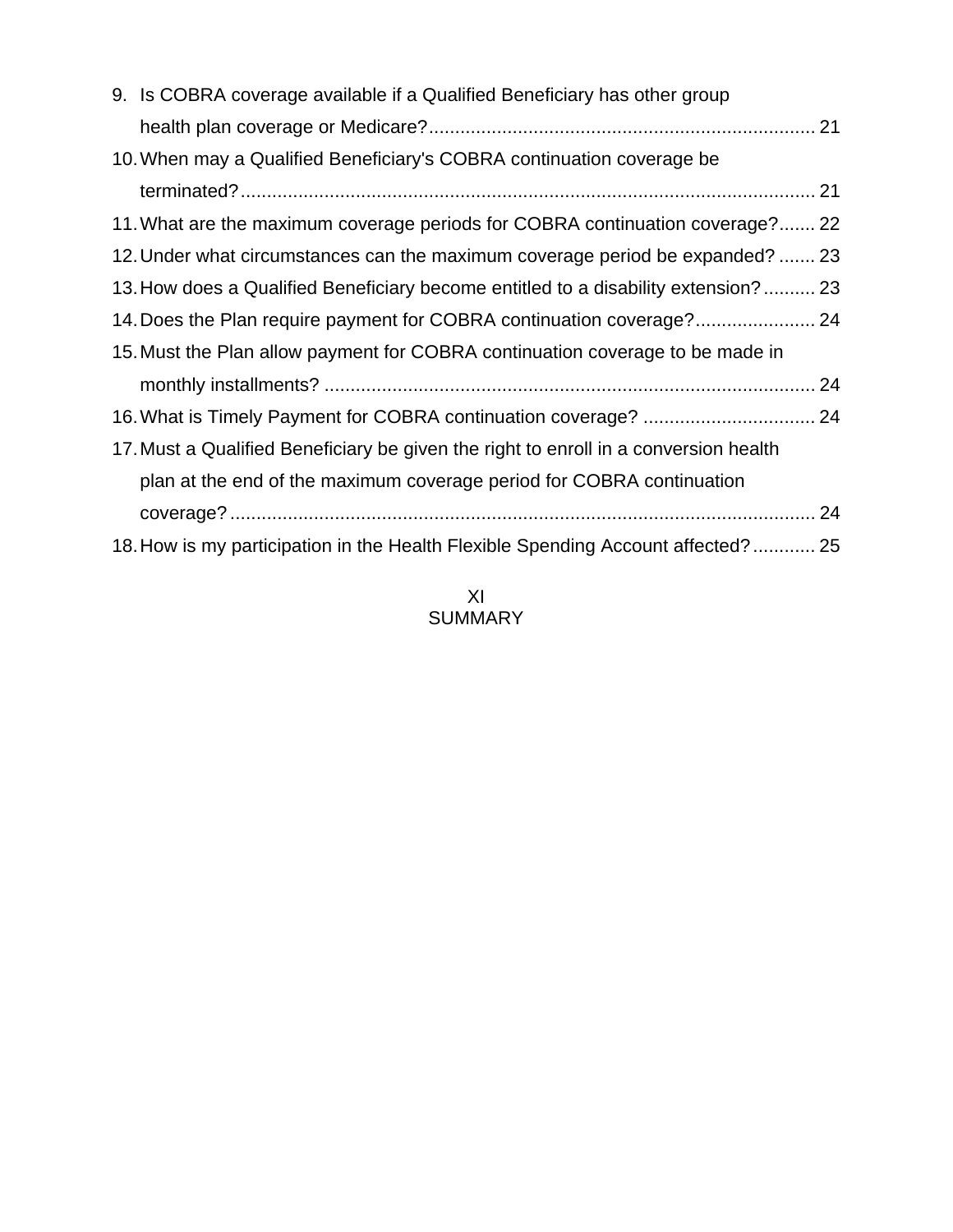# **BRADLEY UNIVERSITY FLEXIBLE BENEFIT PLAN**

# **INTRODUCTION**

We have amended the "Flexible Benefits Plan" that we previously established for you and other eligible employees. Under this Plan, you will be able to choose among certain benefits that we make available. The benefits that you may choose are outlined in this Summary Plan Description. We will also tell you about other important information concerning the amended Plan, such as the rules you must satisfy before you can join and the laws that protect your rights.

One of the most important features of our Plan is that the benefits being offered are generally ones that you are already paying for, but normally with money that has first been subject to income and Social Security taxes. Under our Plan, these same expenses will be paid for with a portion of your pay before Federal income or Social Security taxes are withheld. This means that you will pay less tax and have more money to spend and save.

Read this Summary Plan Description carefully so that you understand the provisions of our amended Plan and the benefits you will receive. This SPD describes the Plan's benefits and obligations as contained in the legal Plan document, which governs the operation of the Plan. The Plan document is written in much more technical and precise language. If the non-technical language in this SPD and the technical, legal language of the Plan document conflict, the Plan document always governs. Also, if there is a conflict between an insurance contract and either the Plan document or this Summary Plan Description, the insurance contract will control. If you wish to receive a copy of the legal Plan document, please contact the Administrator.

This SPD describes the current provisions of the Plan which are designed to comply with applicable legal requirements. The Plan is subject to federal laws, such as the Internal Revenue Code and other federal and state laws which may affect your rights. The provisions of the Plan are subject to revision due to a change in laws or due to pronouncements by the Internal Revenue Service (IRS) or other federal agencies. We may also amend or terminate this Plan. If the provisions of the Plan that are described in this SPD change, we will notify you.

We have attempted to answer most of the questions you may have regarding your benefits in the Plan. If this SPD does not answer all of your questions, please contact the Administrator (or other plan representative). The name and address of the Administrator can be found in the Article of this SPD entitled "General Information About the Plan."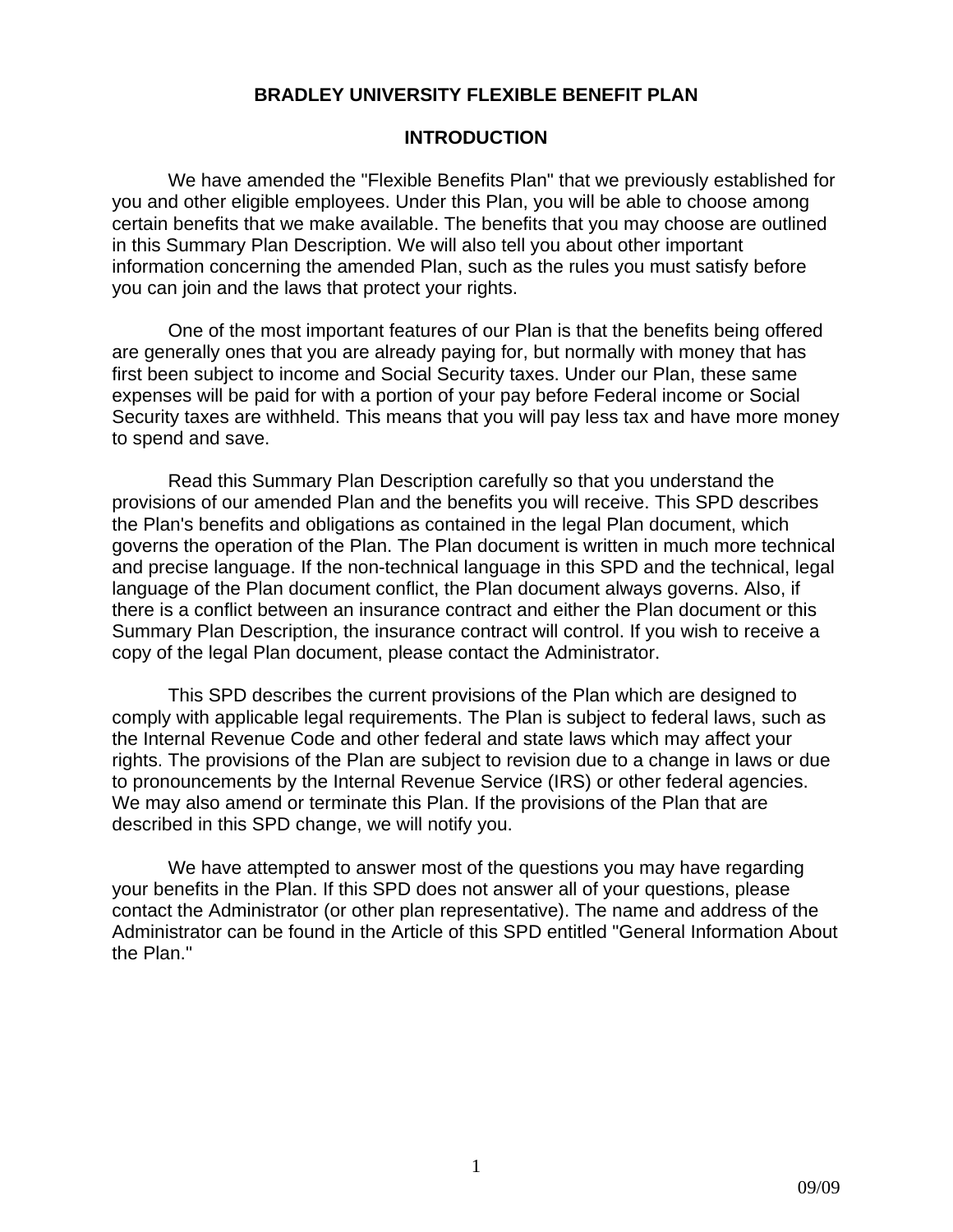#### **I ELIGIBILITY**

### <span id="page-5-0"></span>**1. When can I become a participant in the Plan?**

Before you become a Plan member (referred to in this Summary Plan Description as a "Participant"), there are certain rules which you must satisfy. First, you must meet the eligibility requirements and be an active employee. After that, the next step is to actually join the Plan on the "entry date" that we have established for all employees. The "entry date" is defined in Question 3 below. You will also be required to complete certain application forms before you can enroll in the Health Flexible Spending Account or Dependent Care Flexible Spending Account.

### **2. What are the eligibility requirements for our Plan?**

You will be eligible to join the Plan once you have satisfied the conditions for coverage under our group medical plan. Of course, if you were already a participant before this amendment, you will remain a participant.

### **3. When is my entry date?**

You can join the Plan on the same day you can enter our group medical plan.

# **4. Are there any employees who are not eligible?**

Yes, there are certain employees who are not eligible to join the Plan. They are:

-- Employees who are not eligible to receive medical benefits under our group medical plan.

# **5. What must I do to enroll in the Plan?**

Before you can join the Plan, you must complete an application to participate in the Plan. The application includes your personal choices for each of the benefits which are being offered under the Plan. You must also authorize us to set some of your earnings aside in order to pay for the benefits you have elected.

However, if you are already covered under any of the insured benefits, you will automatically participate in this Plan to the extent of your premiums unless you elect not to participate in this Plan.

#### **II OPERATION**

### **1. How does this Plan operate?**

Before the start of each Plan Year, you will be able to elect to have some of your upcoming pay contributed to the Plan. These amounts will be used to pay for the benefits you have chosen.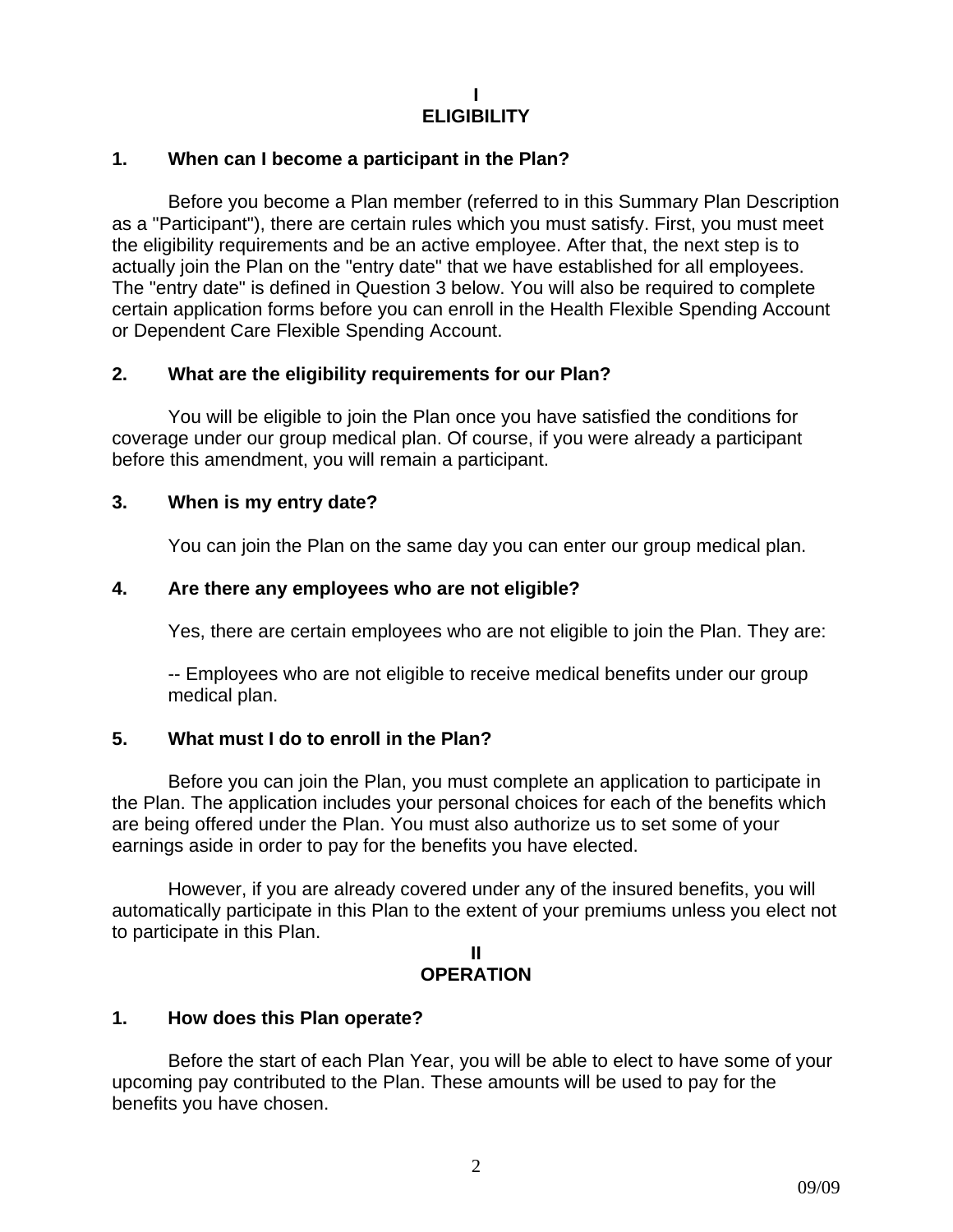<span id="page-6-0"></span>The portion of your pay that is paid to the Plan is not subject to Federal income or Social Security taxes. In other words, this allows you to use tax-free dollars to pay for certain kinds of benefits and expenses which you normally pay for with out-of-pocket, taxable dollars. However, if you receive a reimbursement for an expense under the Plan, you cannot claim a Federal income tax credit or deduction on your return. (See the Article entitled "General Information About Our Plan" for the definition of "Plan Year.")

#### **III CONTRIBUTIONS**

#### **1. How much of my pay may the Employer redirect?**

Each year, we will automatically contribute on your behalf enough of your compensation to pay for the coverage provided unless you elect not to receive any or all of such coverage. You may also elect to have us contribute on your behalf enough of your compensation to pay for any other benefits that you elect under the Plan. These amounts will be deducted from your pay over the course of the year.

#### **2. What happens to contributions made to the Plan?**

Before each Plan Year begins, you will select the benefits you want and how much of the contributions should go toward each benefit. It is very important that you make these choices carefully based on what you expect to spend on each covered benefit or expense during the Plan Year. Later, they will be used to pay for the expenses as they arise during the Plan Year.

#### **3. When must I decide which accounts I want to use?**

You are required by Federal law to decide before the Plan Year begins, during the election period (defined below). You must decide two things. First, which benefits you want and, second, how much should go toward each benefit.

If you are already covered by any of the insured benefits offered by this Plan, you will automatically become a Participant to the extent of the premiums for such insurance unless you elect, during the election period (defined below), not to participate in the Plan.

### **4. When is the election period for our Plan?**

You will make your initial election on or before your entry date. (You should review Section I on Eligibility to better understand the eligibility requirements and entry date.) Then, for each following Plan Year, the election period is established by the Administrator and applied uniformly to all Participants. It will normally be a period of time prior to the beginning of each Plan Year. The Administrator will inform you each year about the election period. (See the Article entitled "General Information About Our Plan" for the definition of Plan Year.)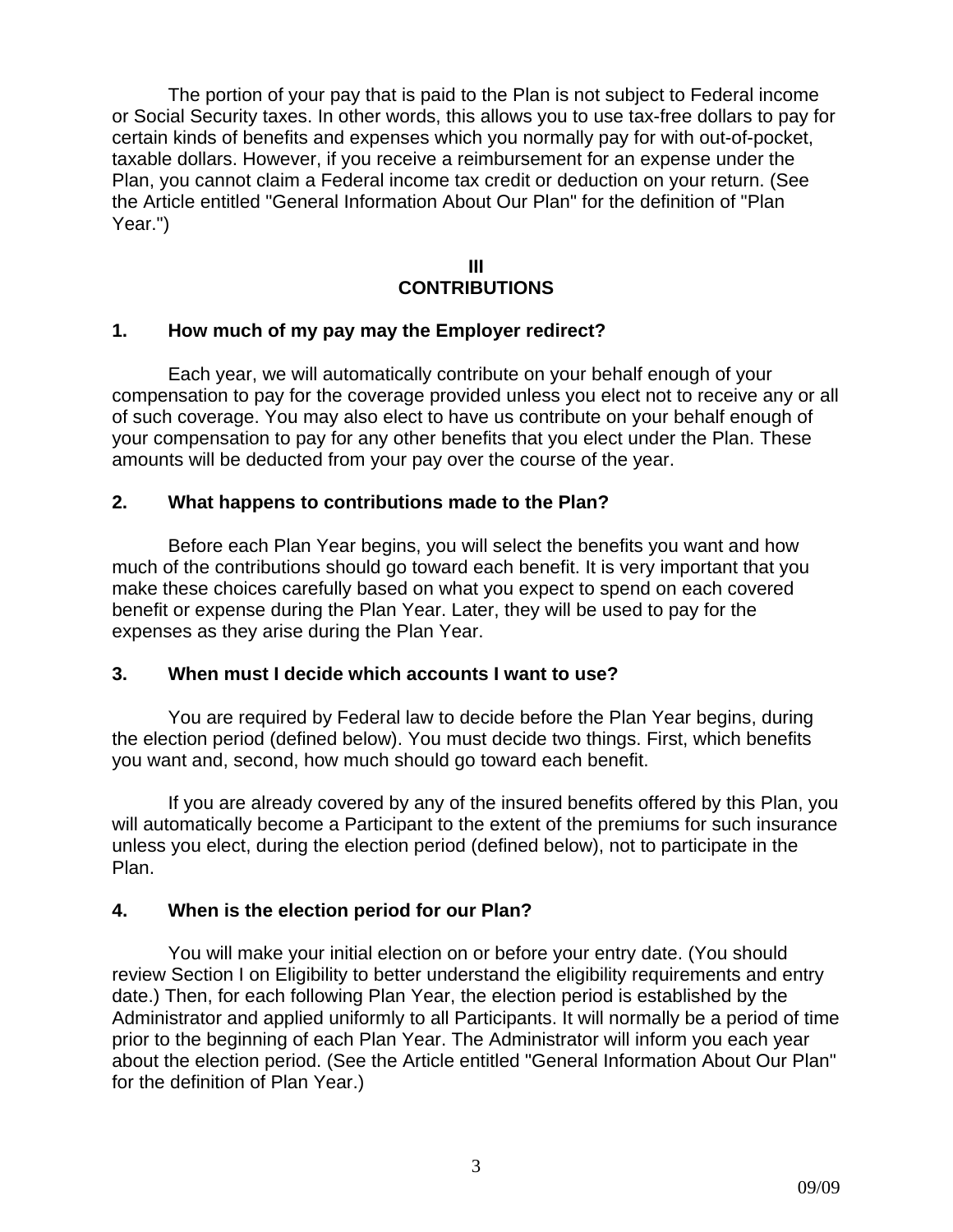# <span id="page-7-0"></span>**5. May I change my elections during the Plan Year?**

Generally, you cannot change the elections you have made after the beginning of the Plan Year. However, there are certain limited situations when you can change your elections. You are permitted to change elections if you have a "change in status" and you make an election change that is consistent with the change in status. Currently, Federal law considers the following events to be a change in status:

-- Marriage, divorce, death of a spouse, legal separation or annulment;

-- Change in the number of dependents, including birth, adoption, placement for adoption, or death of a dependent;

-- Any of the following events for you, your spouse or dependent: termination or commencement of employment, a strike or lockout, commencement or return from an unpaid leave of absence, a change in worksite, or any other change in employment status that affects eligibility for benefits;

-- One of your dependents satisfies or ceases to satisfy the requirements for coverage due to change in age, student status, or any similar circumstance; and

-- A change in the place of residence of you, your spouse or dependent that would lead to a change in status, such as moving out of a coverage area for insurance.

In addition, if you are participating in the Dependent Care Flexible Spending Account, then there is a change in status if your dependent no longer meets the qualifications to be eligible for dependent care.

There are detailed rules on when a change in election is deemed to be consistent with a change in status. In addition, there are laws that give you rights to change health coverage for you, your spouse, or your dependents. If you change coverage due to rights you have under the law, then you can make a corresponding change in your elections under the Plan. If any of these conditions apply to you, you should contact the Administrator.

If the cost of a benefit provided under the Plan increases or decreases during a Plan Year, then we will automatically increase or decrease, as the case may be, your salary redirection election. If the cost increases significantly, you will be permitted to either make corresponding changes in your payments or revoke your election and obtain coverage under another benefit package option with similar coverage, or revoke your election entirely.

If the coverage under a Benefit is significantly curtailed or ceases during a Plan Year, then you may revoke your elections and elect to receive on a prospective basis coverage under another plan with similar coverage. In addition, if we add a new coverage option or eliminate an existing option, you may elect the newly-added option (or elect another option if an option has been eliminated) and make corresponding election changes to other options providing similar coverage. If you are not a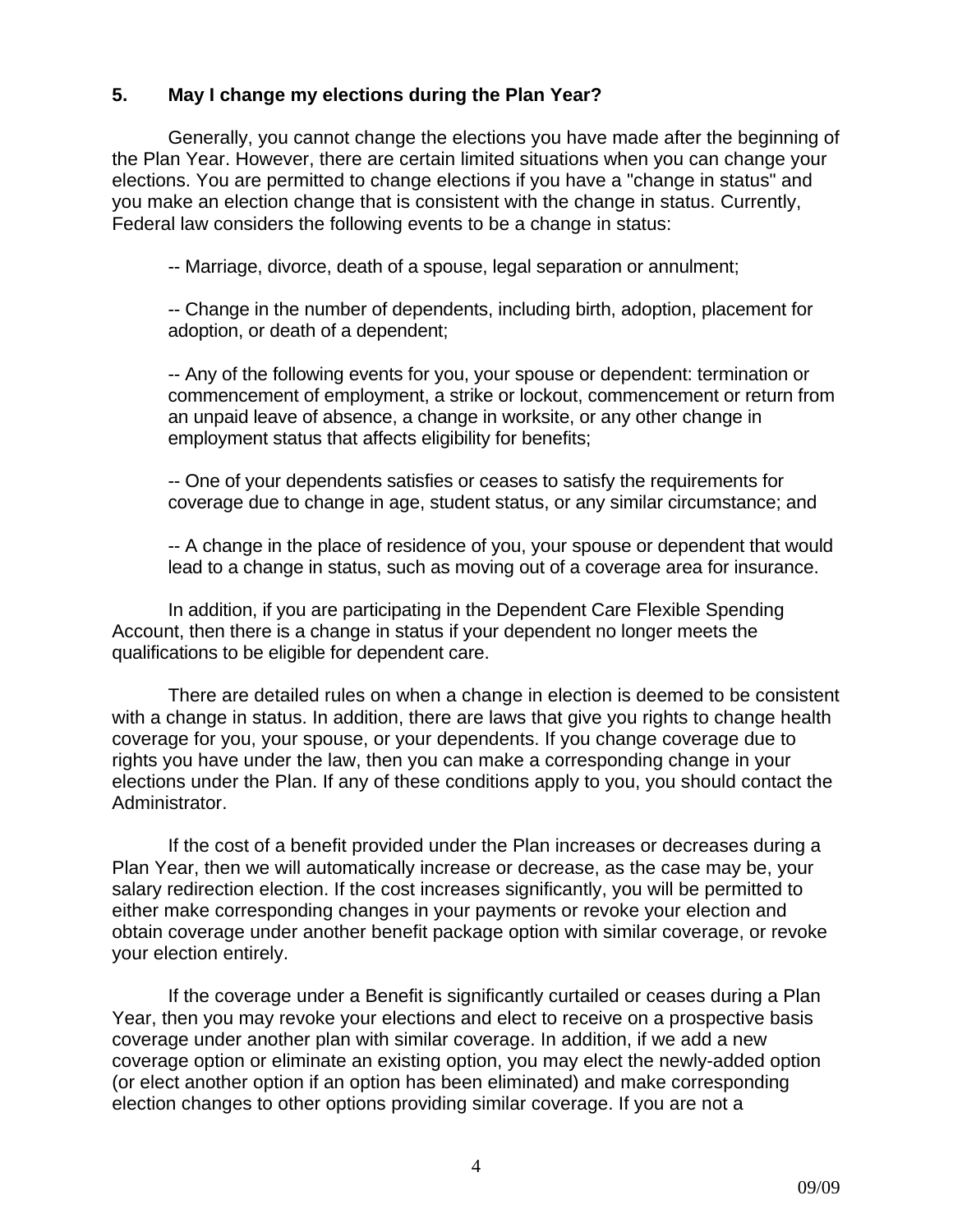<span id="page-8-0"></span>Participant, you may elect to join the Plan. There are also certain situations when you may be able to change your elections on account of a change under the plan of your spouse's, former spouse's or dependent's employer.

These rules on change due to cost or coverage do not apply to the Health Flexible Spending Account, and you may not change your election to the Health Flexible Spending Account if you make a change due to cost or coverage for insurance.

You may not change your election under the Dependent Care Flexible Spending Account if the cost change is imposed by a dependent care provider who is your relative.

# **6. May I make new elections in future Plan Years?**

Yes, you may. For each new Plan Year, you may change the elections that you previously made. You may also choose not to participate in the Plan for the upcoming Plan Year. If you do not make new elections during the election period before a new Plan Year begins, we will assume you want your elections for insured or self-funded benefits only to remain the same and you will not be considered a Participant for the non-insured benefit options under the Plan for the upcoming Plan Year.

#### **IV BENEFITS**

# **1. What benefits are available?**

Under our Plan, you can choose to receive your entire compensation or use a portion to pay for the following benefits or expenses during the year:

Health Flexible Spending Account:

The Health Flexible Spending Account enables you to pay for expenses allowed under Sections 105 and 213(d) of the Internal Revenue Code which are not covered by our medical plan and save taxes at the same time. The Health Flexible Spending Account allows you to be reimbursed by the Employer for out-of-pocket medical, dental and/or vision expenses incurred by you and your dependents.

Drug costs, including "over-the-counter" drugs may be reimbursed. You may not, however, be reimbursed for the cost of other health care coverage maintained outside of the Plan, or for long-term care expenses. A list of covered expenses is available from the Administrator.

The most that you can contribute to your Health Flexible Spending Account each Plan Year is \$5,000. In order to be reimbursed for a health care expense, you must submit to the Administrator an itemized bill from the service provider. Amounts reimbursed from the Plan may not be claimed as a deduction on your personal income tax return. Reimbursement from the fund shall be paid at least once a month. Expenses under this Plan are treated as being "incurred" when you are provided with the care that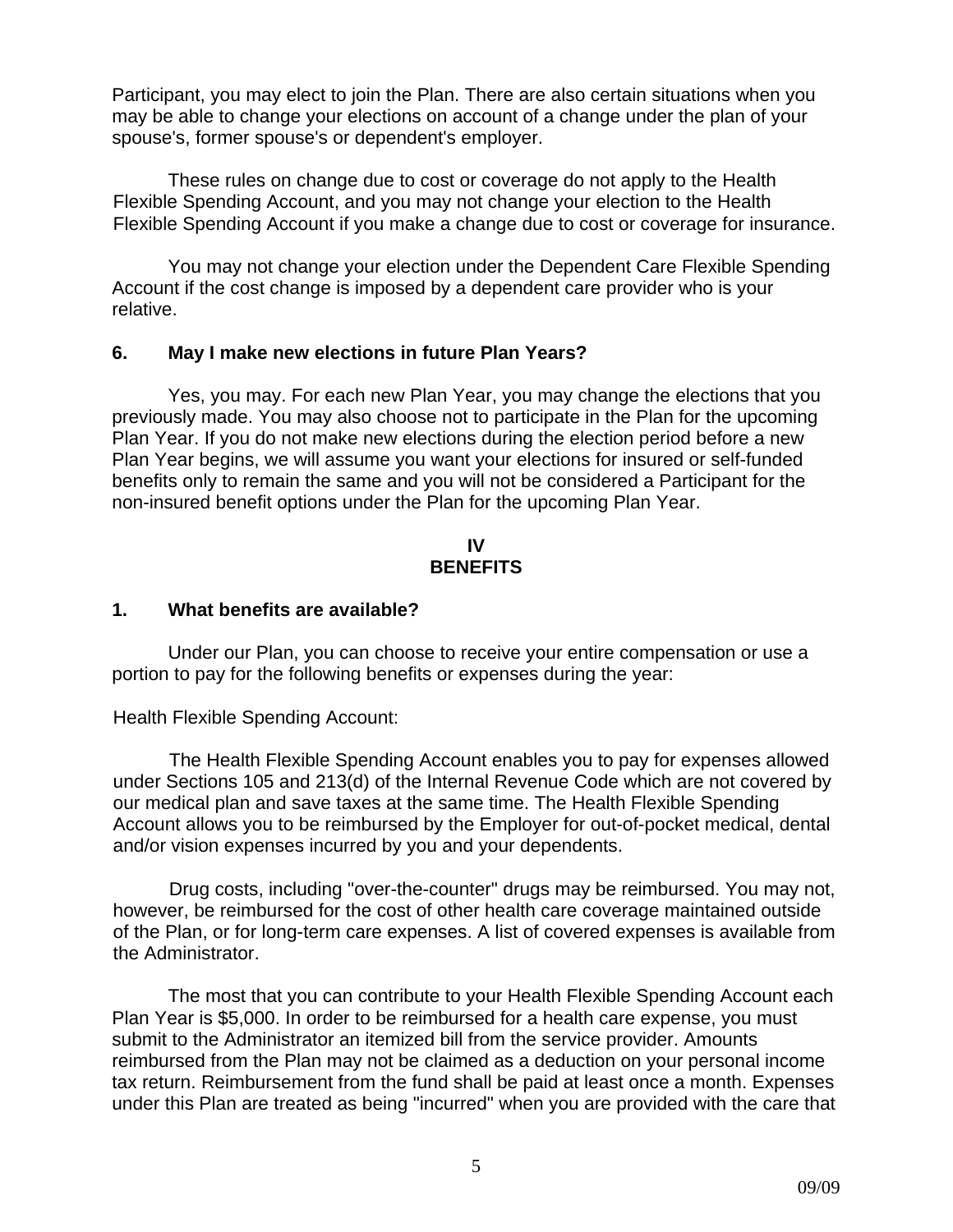gives rise to the expenses, not when you are formally billed or charged, or you pay for the medical care.

Newborns' and Mothers' Health Protection Act: Group health plans generally may not, under Federal law, restrict benefits for any hospital length of stay in connection with childbirth for the mother or newborn child to less than 48 hours following a vaginal delivery, or less than 96 hours following a cesarean section. However, Federal law generally does not prohibit the mother's or newborn's attending provider, after consulting with the mother, from discharging the mother or her newborn earlier than 48 hours (or 96 hours as applicable). In any case, plans and issuers may not, under Federal law, require that a provider obtain authorization from the plan or the issuer for prescribing a length of stay not in excess of 48 hours (or 96 hours).

Dependent Care Flexible Spending Account:

The Dependent Care Flexible Spending Account enables you to pay for out-of-pocket, work-related dependent day-care cost with pre-tax dollars. If you are married, you can use the account if you and your spouse both work or, in some situations, if your spouse goes to school full-time. Single employees can also use the account.

An eligible dependent is someone for whom you can claim expenses on Federal Income Tax Form 2441 "Credit for Child and Dependent Care Expenses." Children must be under age 13. Other dependents must be physically or mentally unable to care for themselves. Dependent Care arrangements which qualify include:

(a) A Dependent (Day) Care Center provided that if care is provided by the facility for more than six individuals, the facility complies with applicable state and local laws:

(b) An Educational Institution for pre-school children. For older children, only expenses for non-school care are eligible; and

(c) An "Individual" who provides care inside or outside your home: The "Individual" may not be a child of yours under age 19 or anyone you claim as a dependent for Federal tax purposes.

You should make sure that the dependent care expenses you are currently paying for qualify under our Plan. The law places limits on the amount of money that can be paid to you in a calendar year from your Dependent Care Flexible Spending Account. Generally, your reimbursements may not exceed the lesser of: (a) \$5,000 (if you are married filing a joint return or you are head of a household) or \$2,500 (if you are married filing separate returns); (b) your taxable compensation; (c) your spouse's actual or deemed earned income (a spouse who is a full time student or incapable of caring for himself/herself has a monthly earned income of \$250 for one dependent or \$500 for two or more dependents). Also, in order to have the reimbursements made to you from this account be excludable from your income, you must provide a statement from the service provider including the name, address, and in most cases, the taxpayer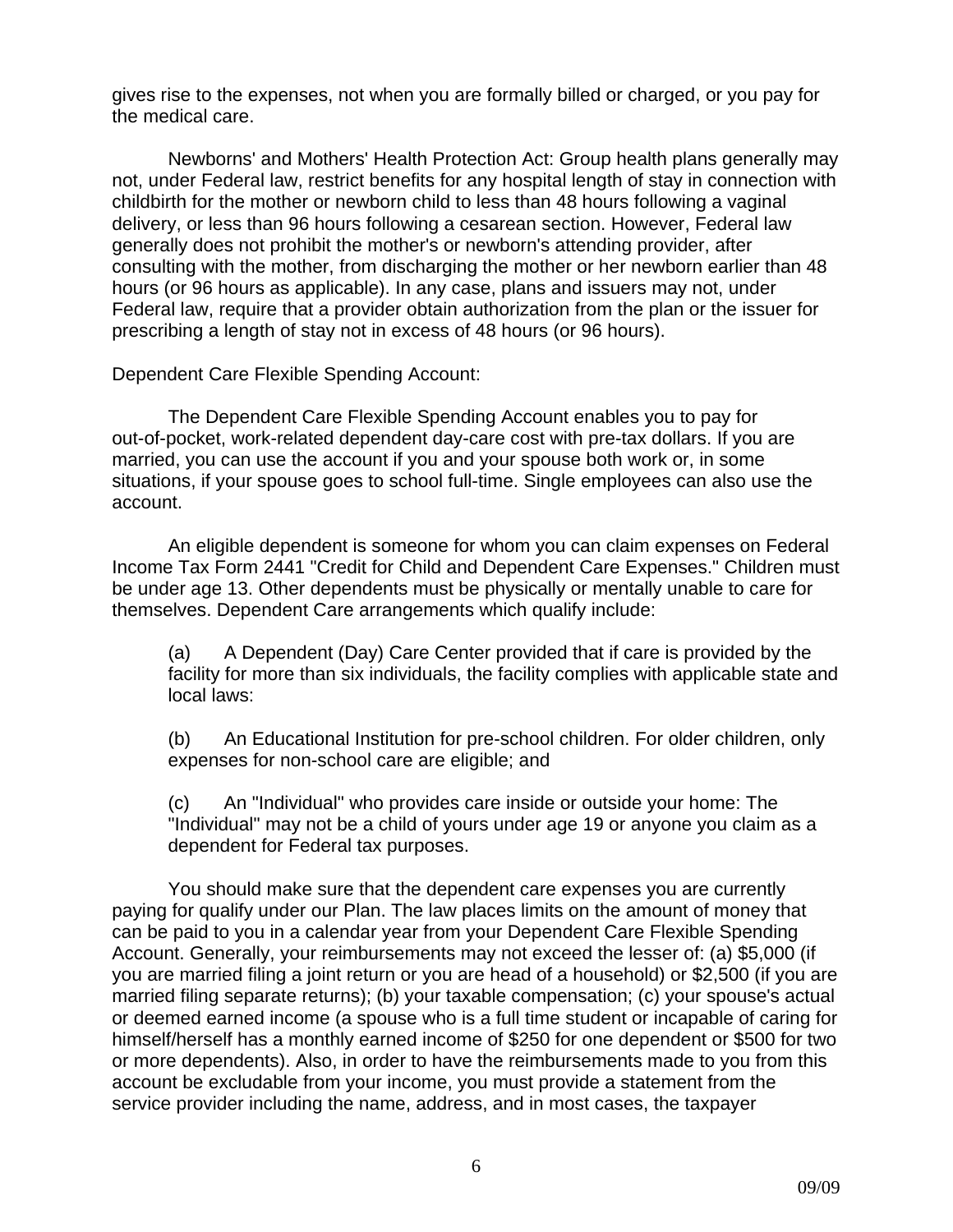<span id="page-10-0"></span>identification number of the service provider on your tax form for the year, as well as the amount of such expense as proof that the expense has been incurred. In addition, Federal tax laws permit a tax credit for certain dependent care expenses you may be paying for even if you are not a Participant in this Plan. You may save more money if you take advantage of this tax credit rather than using the Dependent Care Flexible Spending Account under our Plan. Ask your tax adviser which is better for you.

Premium Expense Account:

A Premium Expense Account allows you to use tax-free dollars to pay for certain premium expenses under various insurance programs that we offer you. These premium expenses include:

-- Health care premiums under our self-funded medical plan.

- -- Group term life insurance premiums.
- -- Dental insurance premiums.
- -- Disability insurance premiums.

Under our Plan, we will establish sub-accounts for you for each different type of coverage that is available. Also, certain limits on the amount of coverage may apply.

The Administrator may terminate or modify Plan benefits at any time, subject to the provisions of any contracts providing benefits described above. Also, your coverage will end when you leave employment, are no longer eligible under the terms of any coverage, or when coverage terminates.

Any benefits to be provided by insurance will be provided only after (1) you have provided the Administrator the necessary information to apply for insurance, and (2) the insurance is in effect for you.

#### **V BENEFIT PAYMENTS**

# **1. When will I receive payments from my accounts?**

During the course of the Plan Year, you may submit requests for reimbursement of expenses you have incurred. Expenses are considered "incurred" when the service is performed, not necessarily when it is paid for. The Administrator will provide you with acceptable forms for submitting these requests for reimbursement. If the request qualifies as a benefit or expense that the Plan has agreed to pay, you will receive a reimbursement payment soon thereafter. Remember, these reimbursements which are made from the Plan are generally not subject to federal income tax or withholding. Nor are they subject to Social Security taxes. The provisions of the insurance contracts will control what benefits will be paid and when. You will only be reimbursed from the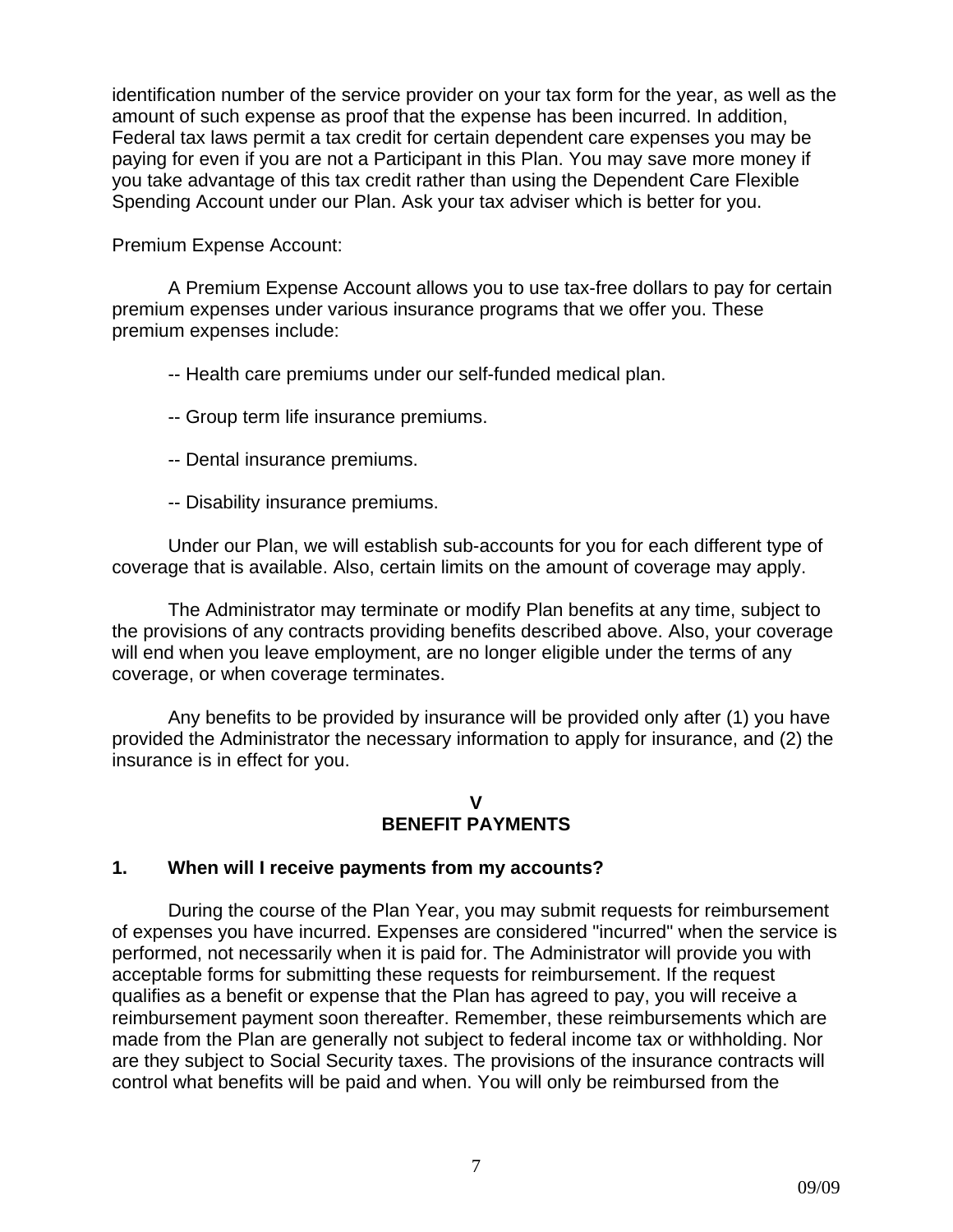<span id="page-11-0"></span>Dependent Care Flexible Spending Account to the extent that there are sufficient funds in the Account to cover your request.

# **2. What happens if I don't spend all Plan contributions during the Plan Year?**

If you have not spent all the amounts in your Health Flexible Spending Account or Dependent Care Flexible Spending Account by the end of the Plan Year, you may continue to incur claims for expenses during the "Grace Period." The "Grace Period" extends 2 1/2 months after the end of the Plan Year, during which time you can continue to incur claims and use up all amounts remaining in your Health Flexible Spending Account or Dependent Care Flexible Spending Account.

Any monies left at the end of the Plan Year and the Grace Period will be forfeited. Obviously, qualifying expenses that you incur late in the Plan Year or during the Grace Period for which you seek reimbursement after the end of such Plan Year and Grace Period will be paid first before any amount is forfeited. For the Health Flexible Spending Account, you must submit claims no later than 90 days after the end of the Grace Period. For the Dependent Care Flexible Spending Account, you must submit claims no later than 90 days after the end of the Grace Period. Because it is possible that you might forfeit amounts in the Plan if you do not fully use the contributions that have been made, it is important that you decide how much to place in each account carefully and conservatively. Remember, you must decide which benefits you want to contribute to and how much to place in each account before the Plan Year begins. You want to be as certain as you can that the amount you decide to place in each account will be used up entirely.

# **3. Family and Medical Leave Act (FMLA)**

If you take leave under the Family and Medical Leave Act, you may revoke or change your existing elections for health insurance, group-term life insurance and the Health Flexible Spending Account. If your coverage in these benefits terminates, due to your revocation of the benefit while on leave or due to your non-payment of contributions, you will be permitted to reinstate coverage for the remaining part of the Plan Year upon your return. For the Health Flexible Spending Account, you may continue your coverage or you may revoke your coverage and resume it when you return. You can resume your coverage at its original level and make payments for the time that you are on leave. For example, if you elect \$1,200 for the year and are out on leave for 3 months, then return and elect to resume your coverage at that level, your remaining payments will be increased to cover the difference - from \$100 per month to \$150 per month. Alternatively your maximum amount will be reduced proportionately for the time that you were gone. For example, if you elect \$1,200 for the year and are out on leave for 3 months, your amount will be reduced to \$900. The expenses you incur during the time you are not in the Health Flexible Spending Account are not reimbursable.

If you continue your coverage during your unpaid leave, you may pre-pay for the coverage, you may pay for your coverage on an after-tax basis while you are on leave, or you and your Employer may arrange a schedule for you to "catch up" your payments when you return.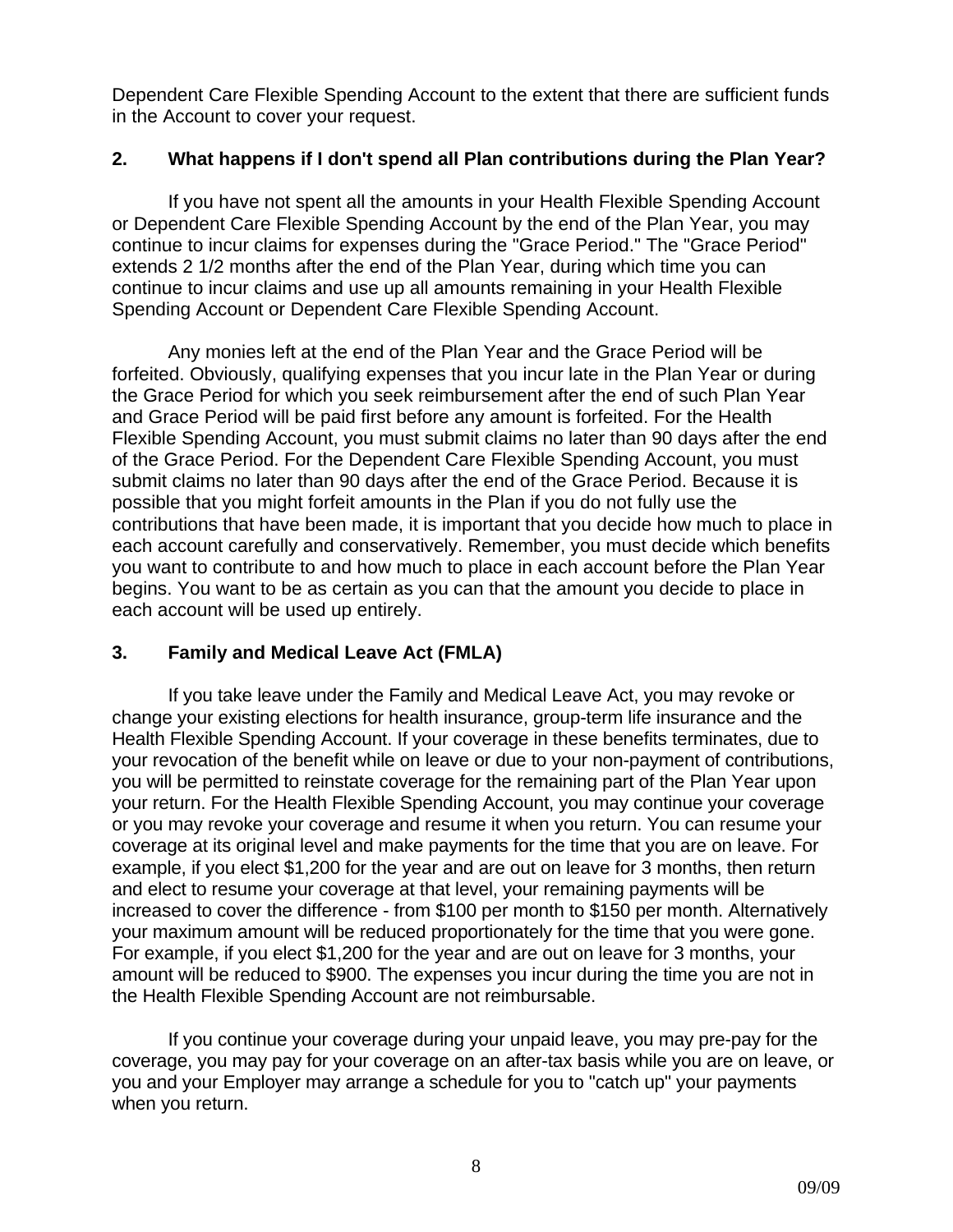# <span id="page-12-0"></span>**4. Uniformed Services Employment and Reemployment Rights Act (USERRA)**

If you are going into or returning from military service, you may have special rights to health care coverage under your Health Flexible Spending Account under the Uniformed Services Employment and Reemployment Rights Act of 1994. These rights can include extended health care coverage. If you may be affected by this law, ask your Administrator for further details.

# **5. What happens if I terminate employment?**

If you terminate employment during the Plan Year, your right to benefits will be determined in the following manner:

(a) You will remain covered by insurance, but only for the period for which premiums have been paid prior to your termination of employment.

(b) You will still be able to request reimbursement for qualifying dependent care expenses from the balance remaining in your dependent care account at the time of termination of employment. However, no further salary redirection contributions will be made on your behalf after you terminate. You must submit claims within 90 days after the end of the Grace Period.

(c) For health benefit coverage and Health Flexible Spending Account coverage on termination of employment, please see the Article entitled "Continuation Coverage Rights Under COBRA." Upon your termination of employment, your participation in the Health Flexible Spending Account will cease, and no further salary redirection contributions will be contributed on your behalf. However, you will be able to submit claims for health care expenses that were incurred before the end of the period for which payments to the Health Flexible Spending Account have already been made. Your further participation will be governed by "Continuation Coverage Rights Under COBRA."

# **6. Will my Social Security benefits be affected?**

Your Social Security benefits may be slightly reduced because when you receive tax-free benefits under our Plan, it reduces the amount of contributions that you make to the Federal Social Security system as well as our contribution to Social Security on your behalf.

# **VI HIGHLY COMPENSATED AND KEY EMPLOYEES**

# **1. Do limitations apply to highly compensated employees?**

Under the Internal Revenue Code, highly compensated employees and key employees generally are Participants who are officers, shareholders or highly paid. You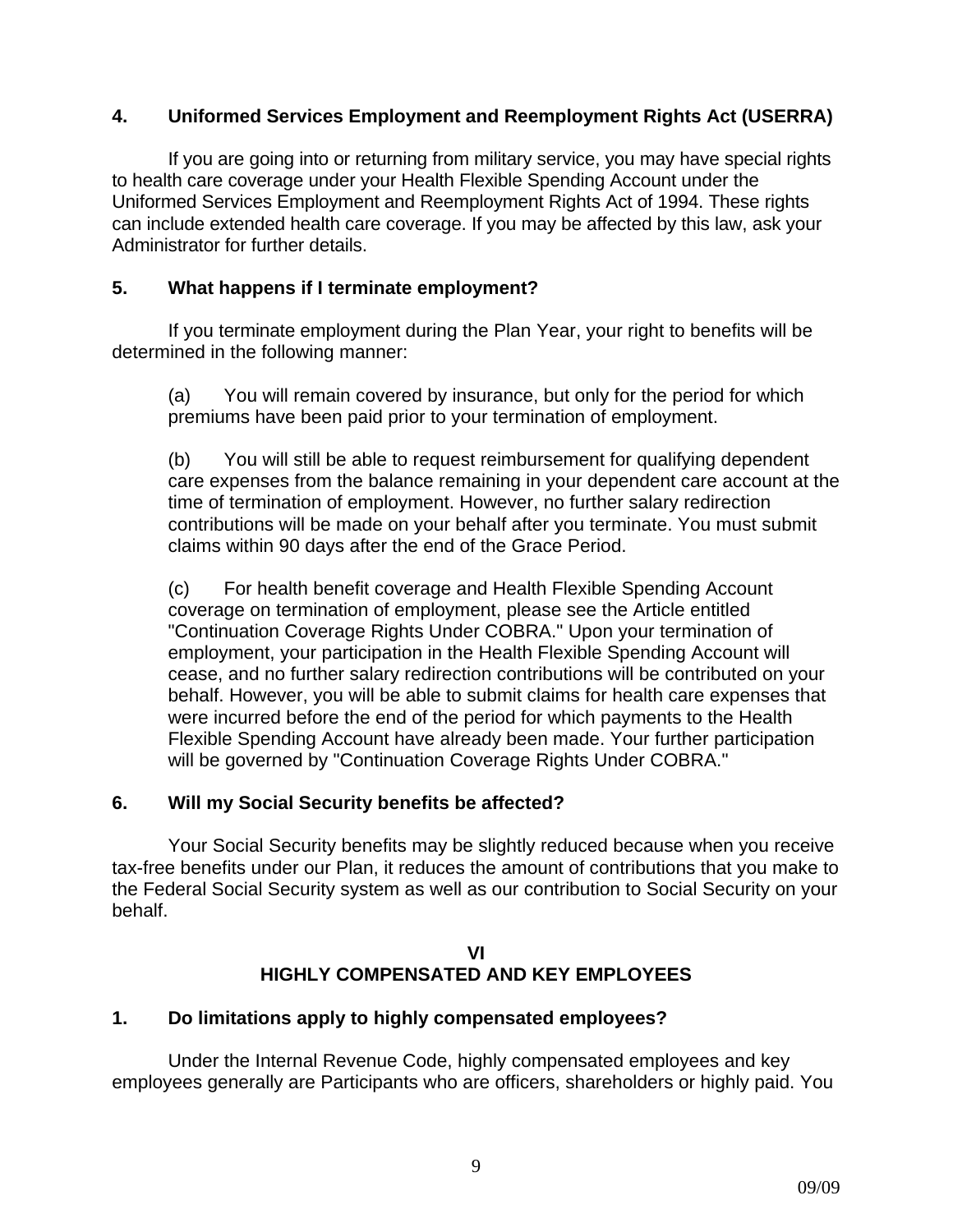<span id="page-13-0"></span>will be notified by the Administrator each Plan Year whether you are a highly compensated employee or a key employee.

If you are within these categories, the amount of contributions and benefits for you may be limited so that the Plan as a whole does not unfairly favor those who are highly paid, their spouses or their dependents. Federal tax laws state that a plan will be considered to unfairly favor the key employees if they as a group receive more than 25% of all of the nontaxable benefits provided for under our Plan.

Plan experience will dictate whether contribution limitations on highly compensated employees or key employees will apply. You will be notified of these limitations if you are affected.

#### **VII PLAN ACCOUNTING**

### **1. Periodic Statements**

The Administrator will provide you with a statement of your account periodically during the Plan Year that shows your account balance. It is important to read these statements carefully so you understand the balance remaining to pay for a benefit. Remember, you want to spend all the money you have designated for a particular benefit by the end of the Plan Year.

#### **VIII GENERAL INFORMATION ABOUT OUR PLAN**

This Section contains certain general information which you may need to know about the Plan.

### **1. General Plan Information**

Bradley University Flexible Benefit Plan is the name of the Plan.

Your Employer has assigned Plan Number 506 to your Plan.

The provisions of your amended Plan become effective on October 1, 2009. Your Plan was originally effective on November 6, 1986.

Your Plan's records are maintained on a twelve-month period of time. This is known as the Plan Year. The Plan Year begins on October 1 and ends on September 30.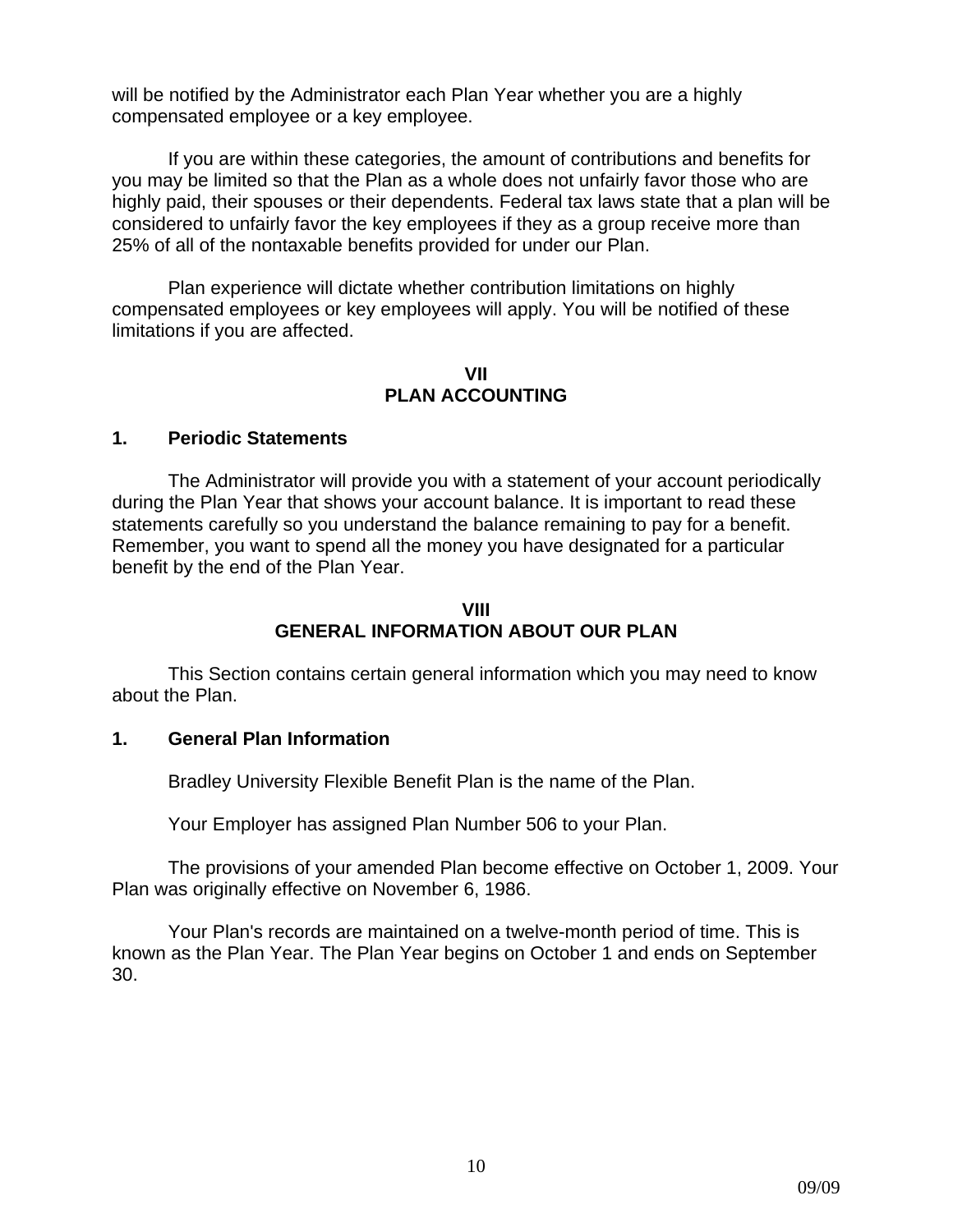# <span id="page-14-0"></span>**2. Employer Information**

Your Employer's name, address, and identification number are:

Bradley University 1501 W. Bradley Ave. Peoria, Illinois 61625 37-0661494

# **3. Plan Administrator Information**

The name, address and business telephone number of your Plan's Administrator are:

Bradley University 1501 W. Bradley Ave. Peoria, Illinois 61625 309-677-3223

The Administrator keeps the records for the Plan and is responsible for the administration of the Plan. The Administrator will also answer any questions you may have about our Plan. You may contact the Administrator for any further information about the Plan.

# **4. Service of Legal Process**

The name and address of the Plan's agent for service of legal process are:

Bradley University 1501 W. Bradley Ave. Peoria, Illinois 61625

# **5. Type of Administration**

The type of Administration is Employer Administration.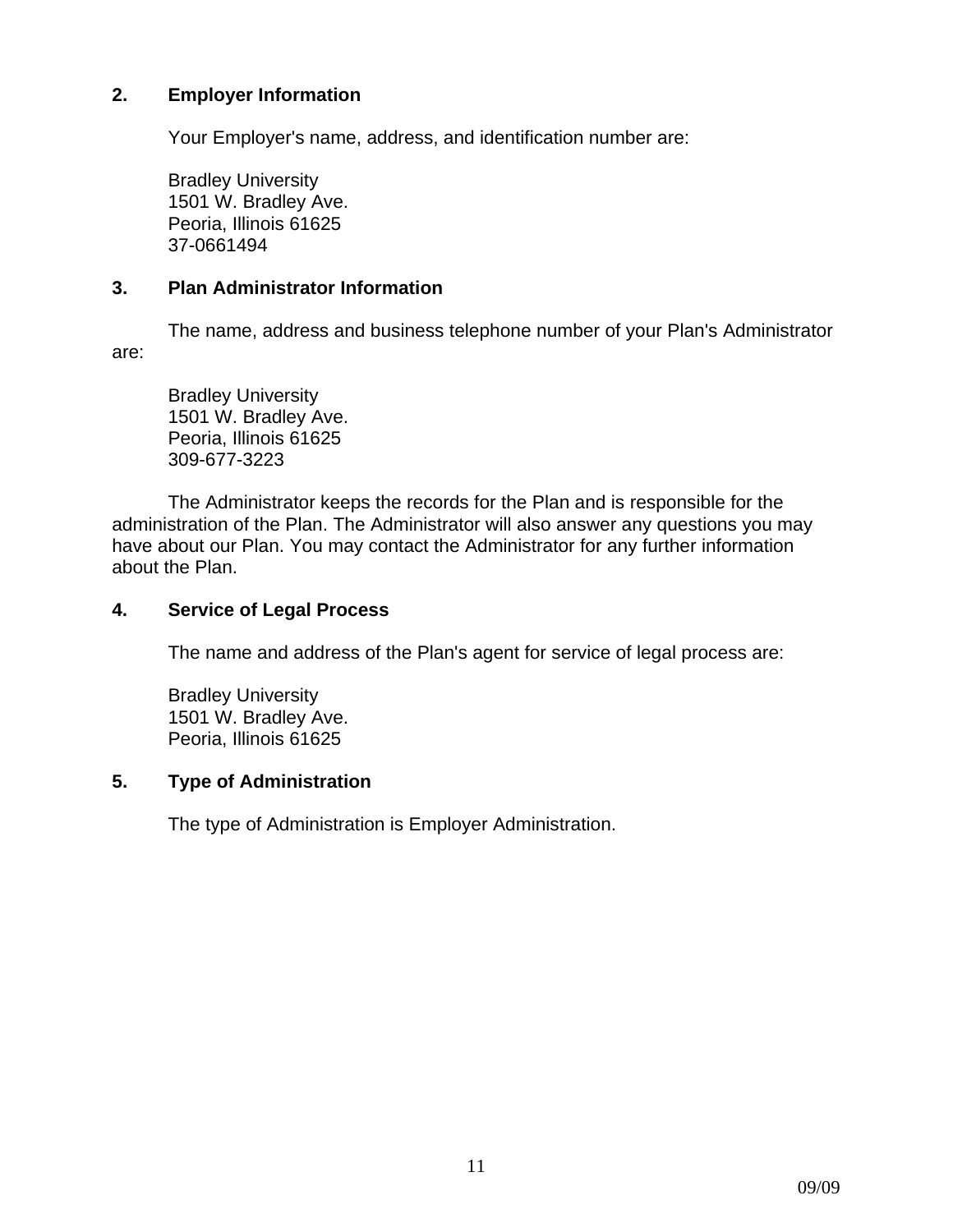# <span id="page-15-0"></span>**6. Claims Submission**

Claims for expenses should be submitted to:

Benefit Planning Consultants, Inc. 2110 Clearlake Blvd., Suite 200, P. O. Box 7500 Champaign, IL 61826-7500

### **IX ADDITIONAL PLAN INFORMATION**

# **1. Your Rights Under ERISA**

Plan Participants, eligible employees and all other employees of the Employer may be entitled to certain rights and protections under the Employee Retirement Income Security Act of 1974 (ERISA) and the Internal Revenue Code. These laws provide that Participants, eligible employees and all other employees are entitled to:

(a) examine, without charge, at the Administrator's office, all Plan documents, including insurance contracts, collective bargaining agreements, and a copy of the latest annual report (Form 5500 Series) filed by the Plan with the U.S. Department of Labor, and available at the Public Disclosure Room of the Employee Benefits Security Administration;

(b) obtain copies of all Plan documents and other Plan information upon written request to the Administrator. The Administrator may charge a reasonable fee for the copies;

(c) continue health coverage for a Participant, Spouse, or other dependents if there is a loss of coverage under the Plan as a result of a qualifying event. Employees or dependents may have to pay for such coverage; and

(d) review this summary plan description and the documents governing the plan on the rules governing COBRA continuation rights.

In addition to creating rights for Plan Participants, ERISA imposes duties upon the people who are responsible for the operation of an employee benefit plan. The people who operate your Plan, called "fiduciaries" of the Plan, have a duty to do so prudently and in the best interest of you and other Plan Participants.

No one, including your employer or any other person, may fire you or otherwise discriminate against you in any way to prevent you from obtaining a benefit or exercising your rights under ERISA.

If your claim for a benefit is denied or ignored, in whole or in part, you have a right to know why this was done, to obtain copies of documents relating to the decision without charge, and to appeal any denial, all within certain time schedules.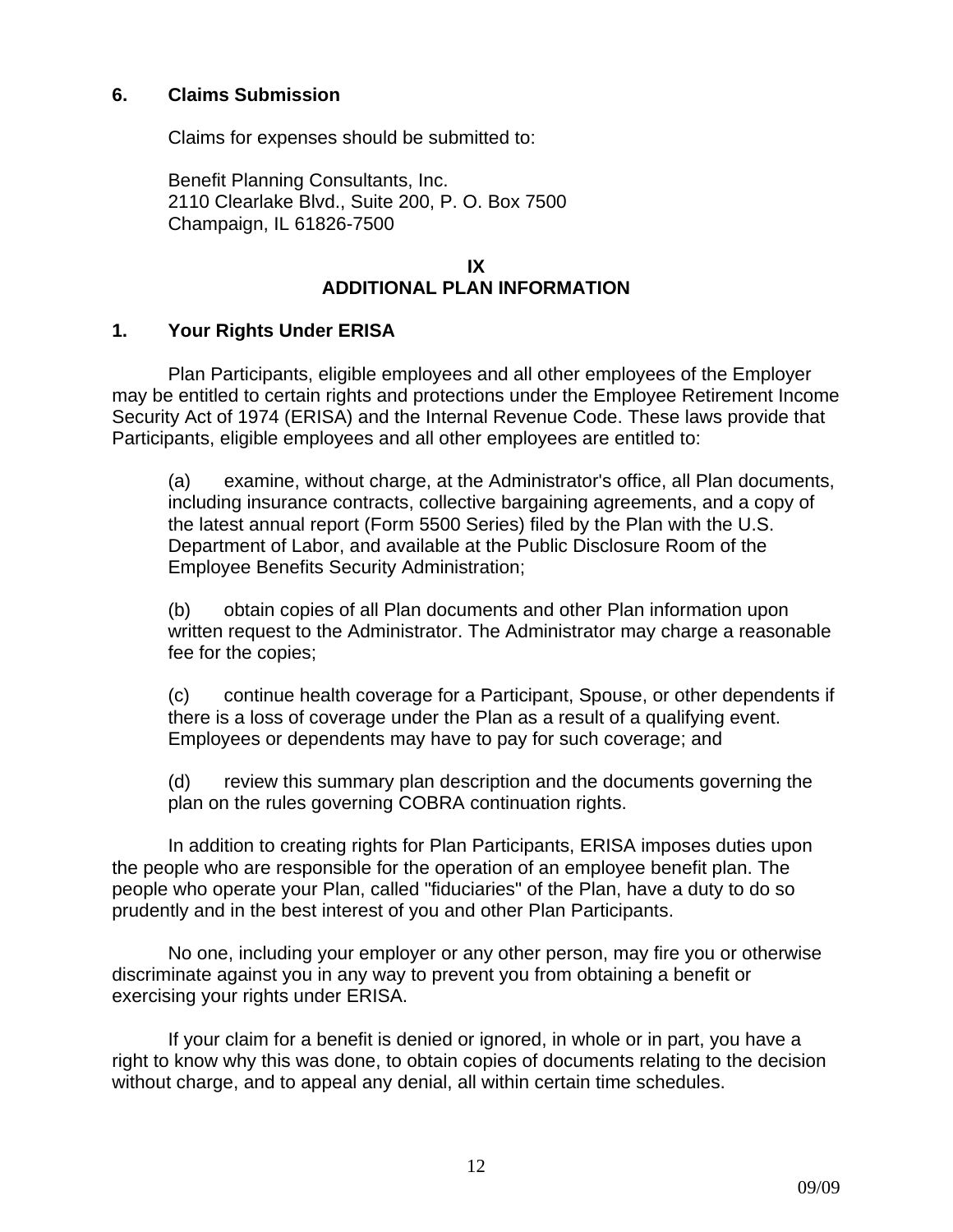<span id="page-16-0"></span>If you have a claim for benefits which is denied or ignored, in whole or in part, you may file suit in a state or Federal court. In addition, if you disagree with the Plan's decision or lack thereof concerning the qualified status of a medical child support order, you may file suit in Federal court.

Under ERISA there are steps you can take to enforce the above rights. For instance, if you request materials from the Plan and do not receive them within thirty (30) days, you may file suit in a Federal court. In such a case, the court may request the Administrator to provide the materials and pay you up to \$110 a day until you receive the materials, unless the materials were not sent because of reasons beyond the control of the Administrator. If you have a claim for benefits which is denied or ignored, in whole or in part, you may file suit in a state or Federal court.

If it should happen that Plan fiduciaries misuse the Plan's money, or if you are discriminated against for asserting your rights, you may seek assistance from the U.S. Department of Labor, or you may file suit in a Federal court. The court will decide who should pay court costs and legal fees. If you are successful, the court may order the person you have sued to pay these costs and fees. If you lose, the court may order you to pay these costs and fees; for example, if it finds your claim is frivolous.

If you have any questions about the Plan, you should contact the Administrator. If you have any questions about this statement, or about your rights under ERISA or the Health Insurance Portability and Accountability Act (HIPAA) or if you need assistance in obtaining documents from the Administrator, you should contact the nearest office of the Employee Benefits Security Administration, U.S. Department of Labor, listed in the telephone directory or the Division of Technical Assistance and Inquiries, Employee Benefits Security Administration, U.S. Department of Labor, 200 Constitution Avenue, N.W., Washington, D.C. 20210. You may also obtain certain publications about your rights and responsibilities under ERISA by calling the publications hotline of the Employee Benefits Security Administration.

### **2. Claims Process**

You should submit all reimbursement claims during the Plan Year. For the Health Flexible Spending Account, you must submit claims no later than 90 days after the end of the Grace Period. For the Dependent Care Flexible Spending Account, you must submit claims no later than 90 days after the end of the Grace Period. Any claims submitted after that time will not be considered.

Claims that are insured or self-funded will be handled in accordance with procedures contained in the insurance policies or contracts. All other general requests should be directed to the Administrator of our Plan. If a dependent care claim under the Plan is denied in whole or in part, you or your beneficiary will receive written notification. The notification will include the reasons for the denial, with reference to the specific provisions of the Plan on which the denial was based, a description of any additional information needed to process the claim and an explanation of the claims review procedure. Within 60 days after denial, you or your beneficiary may submit a written request for reconsideration of the denial to the Administrator.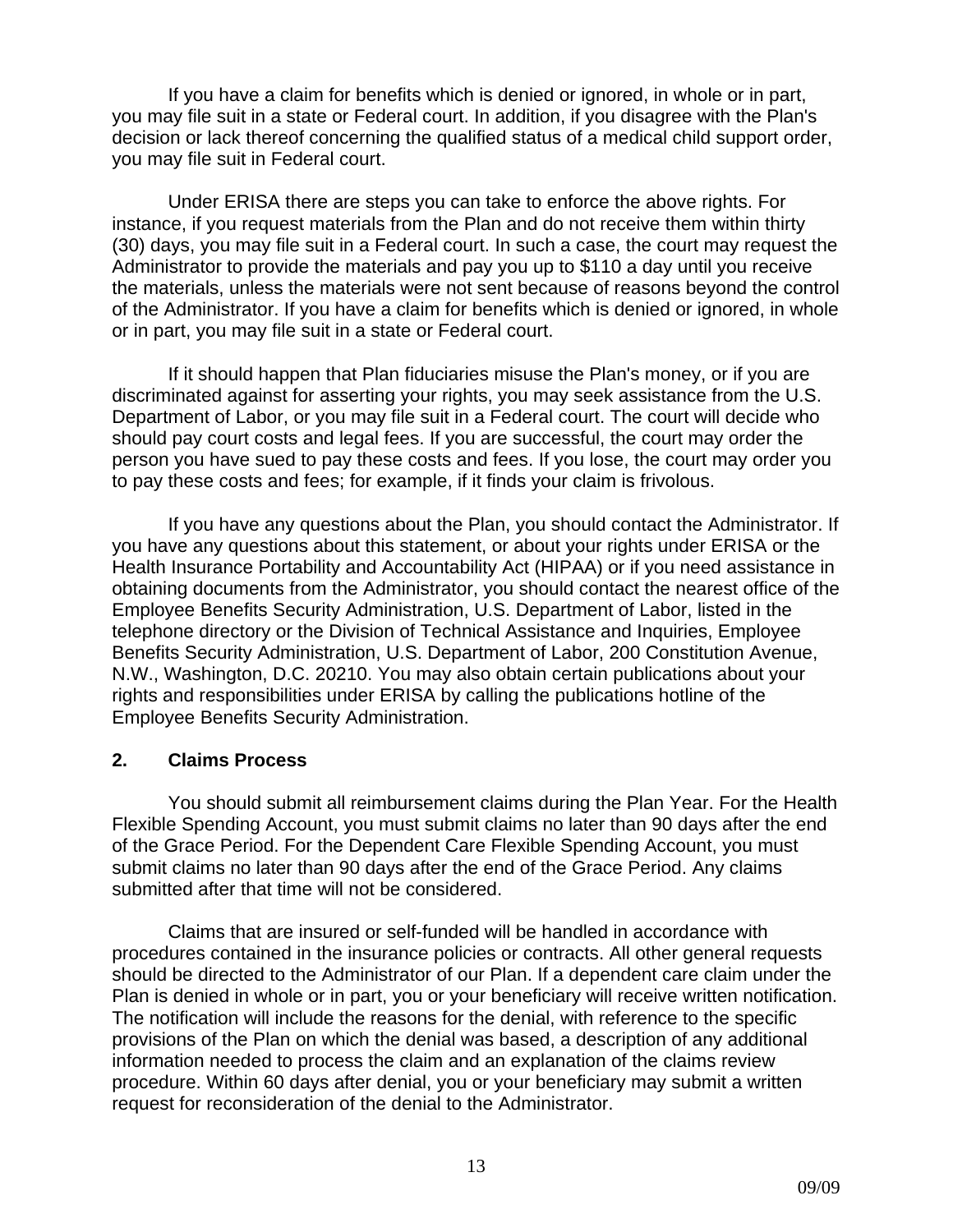Any such request should be accompanied by documents or records in support of your appeal. You or your beneficiary may review pertinent documents and submit issues and comments in writing. The Administrator will review the claim and provide, within 60 days, a written response to the appeal. (This period may be extended an additional 60 days under certain circumstances.) In this response, the Administrator will explain the reason for the decision, with specific reference to the provisions of the Plan on which the decision is based. The Administrator has the exclusive right to interpret the appropriate plan provisions. Decisions of the Administrator are conclusive and binding.

In the case of a claim for medical expenses under the Health Flexible Spending Account, the following timetable for claims applies:

Notification of whether claim is accepted or denied 30 days

Extension due to matters beyond the control of the 15 days Plan

Insufficient information on the claim:

| Notification of         | 15 days |
|-------------------------|---------|
| Response by Participant | 45 days |
| Review of claim denial  | 60 days |

The Plan Administrator will provide written or electronic notification of any claim denial. The notice will state:

(a) The specific reason or reasons for the denial;

(b) Reference to the specific Plan provisions on which the denial was based;

(c) A description of any additional material or information necessary for the claimant to perfect the claim and an explanation of why such material or information is necessary;

(d) A description of the Plan's review procedures and the time limits applicable to such procedures. This will include a statement of your right to bring a civil action under section 502 of ERISA following a denial on review;

(e) A statement that the claimant is entitled to receive, upon request and free of charge, reasonable access to, and copies of, all documents, records, and other information relevant to the claim; and

(f) If the denial was based on an internal rule, guideline, protocol, or other similar criterion, the specific rule, guideline, protocol, or criterion will be provided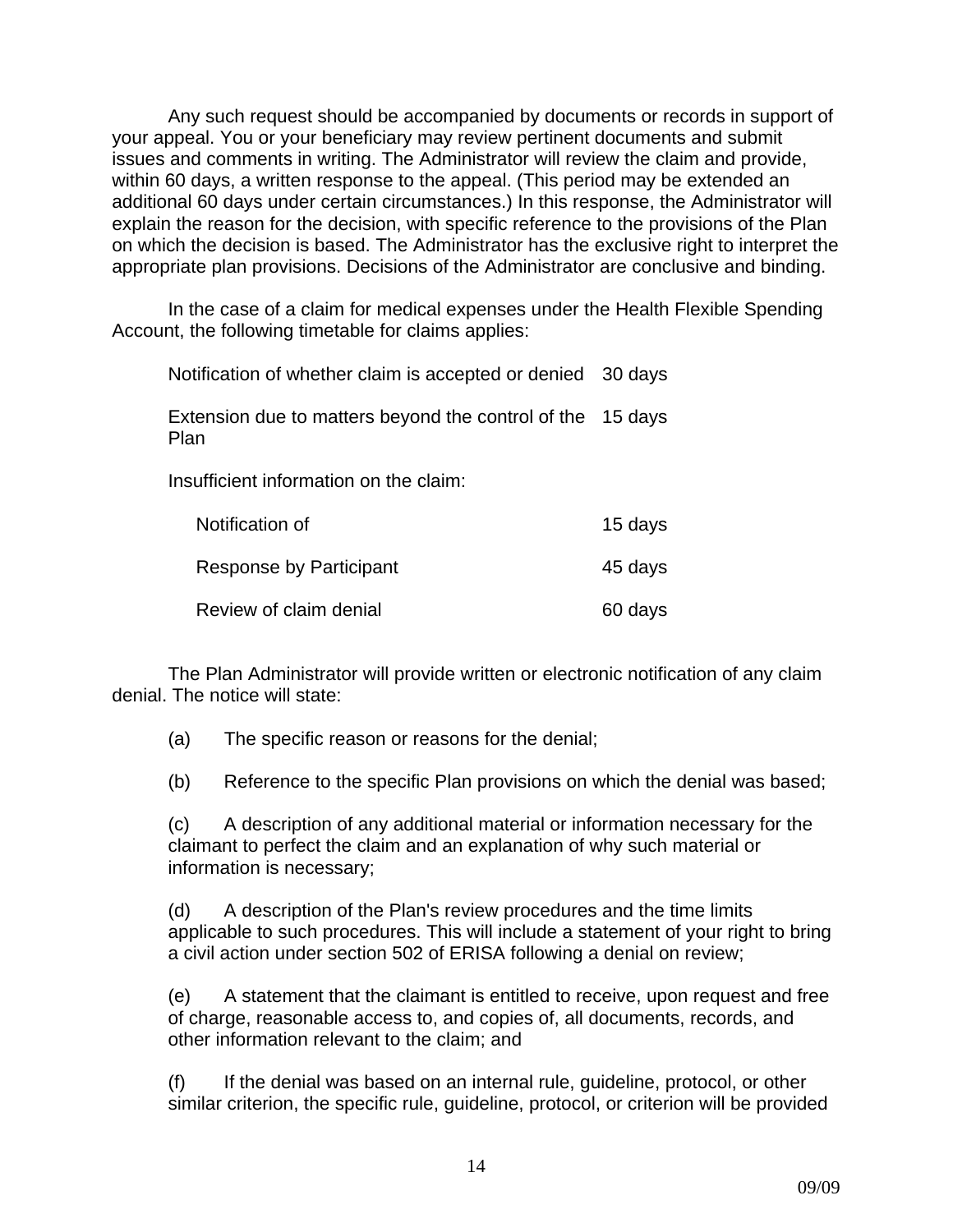<span id="page-18-0"></span>free of charge. If this is not practical, a statement will be included that such a rule, guideline, protocol, or criterion was relied upon in making the denial and a copy will be provided free of charge to the claimant upon request.

When you receive a denial, you will have 180 days following receipt of the notification in which to appeal the decision. You may submit written comments, documents, records, and other information relating to the claim. If you request, you will be provided, free of charge, reasonable access to, and copies of, all documents, records, and other information relevant to the claim.

The period of time within which a denial on review is required to be made will begin at the time an appeal is filed in accordance with the procedures of the Plan. This timing is without regard to whether all the necessary information accompanies the filing.

A document, record, or other information shall be considered relevant to a claim if it:

(a) was relied upon in making the claim determination;

(b) was submitted, considered, or generated in the course of making the claim determination, without regard to whether it was relied upon in making the claim determination;

(c) demonstrated compliance with the administrative processes and safeguards designed to ensure and to verify that claim determinations are made in accordance with Plan documents and Plan provisions have been applied consistently with respect to all claimants; or

(d) constituted a statement of policy or guidance with respect to the Plan concerning the denied claim.

The review will take into account all comments, documents, records, and other information submitted by the claimant relating to the claim, without regard to whether such information was submitted or considered in the initial claim determination. The review will not afford deference to the initial denial and will be conducted by a fiduciary of the Plan who is neither the individual who made the adverse determination nor a subordinate of that individual.

# **3. Qualified Medical Child Support Order**

A medical child support order is a judgment, decree or order (including approval of a property settlement) made under state law that provides for child support or health coverage for the child of a participant. The child becomes an "alternate recipient" and can receive benefits under the health plans of the Employer, if the order is determined to be "qualified." You may obtain, without charge, a copy of the procedures governing the determination of qualified medical child support orders from the Plan Administrator.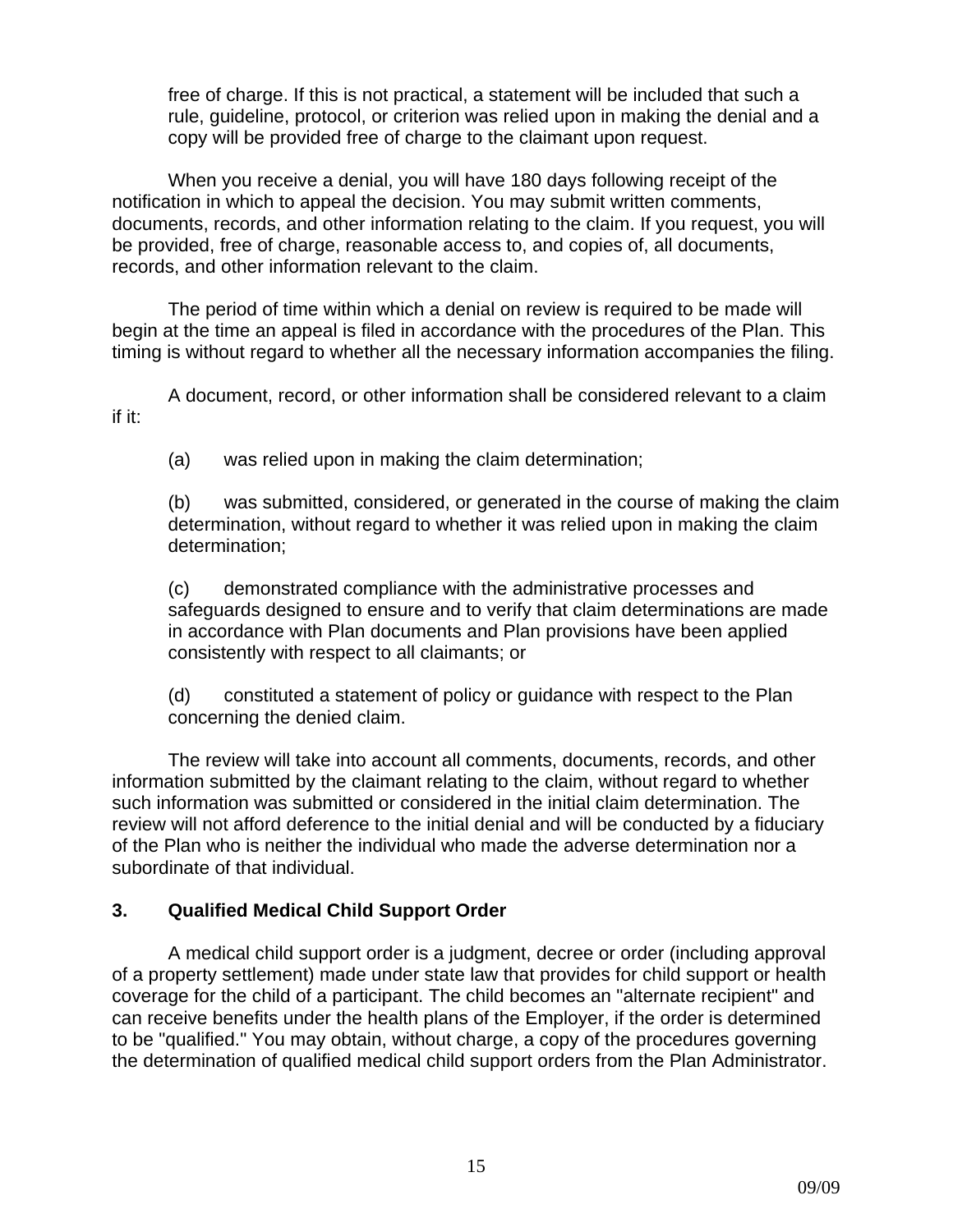### **X CONTINUATION COVERAGE RIGHTS UNDER COBRA**

<span id="page-19-0"></span>Under federal law, the Consolidated Omnibus Budget Reconciliation Act of 1985 (COBRA), certain employees and their families covered under health benefits under this Plan will be entitled to the opportunity to elect a temporary extension of health coverage (called "COBRA continuation coverage") where coverage under the Plan would otherwise end. This notice is intended to inform Plan Participants and beneficiaries, in summary fashion, of their rights and obligations under the continuation coverage provisions of COBRA, as amended and reflected in final and proposed regulations published by the Department of the Treasury. This notice is intended to reflect the law and does not grant or take away any rights under the law.

The Plan Administrator or its designee is responsible for administering COBRA continuation coverage. Complete instructions on COBRA, as well as election forms and other information, will be provided by the Plan Administrator or its designee to Plan Participants who become Qualified Beneficiaries under COBRA. While the Plan itself is not a group health plan, it does provide health benefits. Whenever "Plan" is used in this section, it means any of the health benefits under this Plan including the Health Flexible Spending Account.

# **1. What is COBRA continuation coverage?**

COBRA continuation coverage is the temporary extension of group health plan coverage that must be offered to certain Plan Participants and their eligible family members (called "Qualified Beneficiaries") at group rates. The right to COBRA continuation coverage is triggered by the occurrence of a life event that results in the loss of coverage under the terms of the Plan (the "Qualifying Event"). The coverage must be identical to the coverage that the Qualified Beneficiary had immediately before the Qualifying Event, or if the coverage has been changed, the coverage must be identical to the coverage provided to similarly situated active employees who have not experienced a Qualifying Event (in other words, similarly situated non-COBRA beneficiaries).

# **2. Who can become a Qualified Beneficiary?**

In general, a Qualified Beneficiary can be:

(a) Any individual who, on the day before a Qualifying Event, is covered under a Plan by virtue of being on that day either a covered Employee, the Spouse of a covered Employee, or a Dependent child of a covered Employee. If, however, an individual who otherwise qualifies as a Qualified Beneficiary is denied or not offered coverage under the Plan under circumstances in which the denial or failure to offer constitutes a violation of applicable law, then the individual will be considered to have had the coverage and will be considered a Qualified Beneficiary if that individual experiences a Qualifying Event.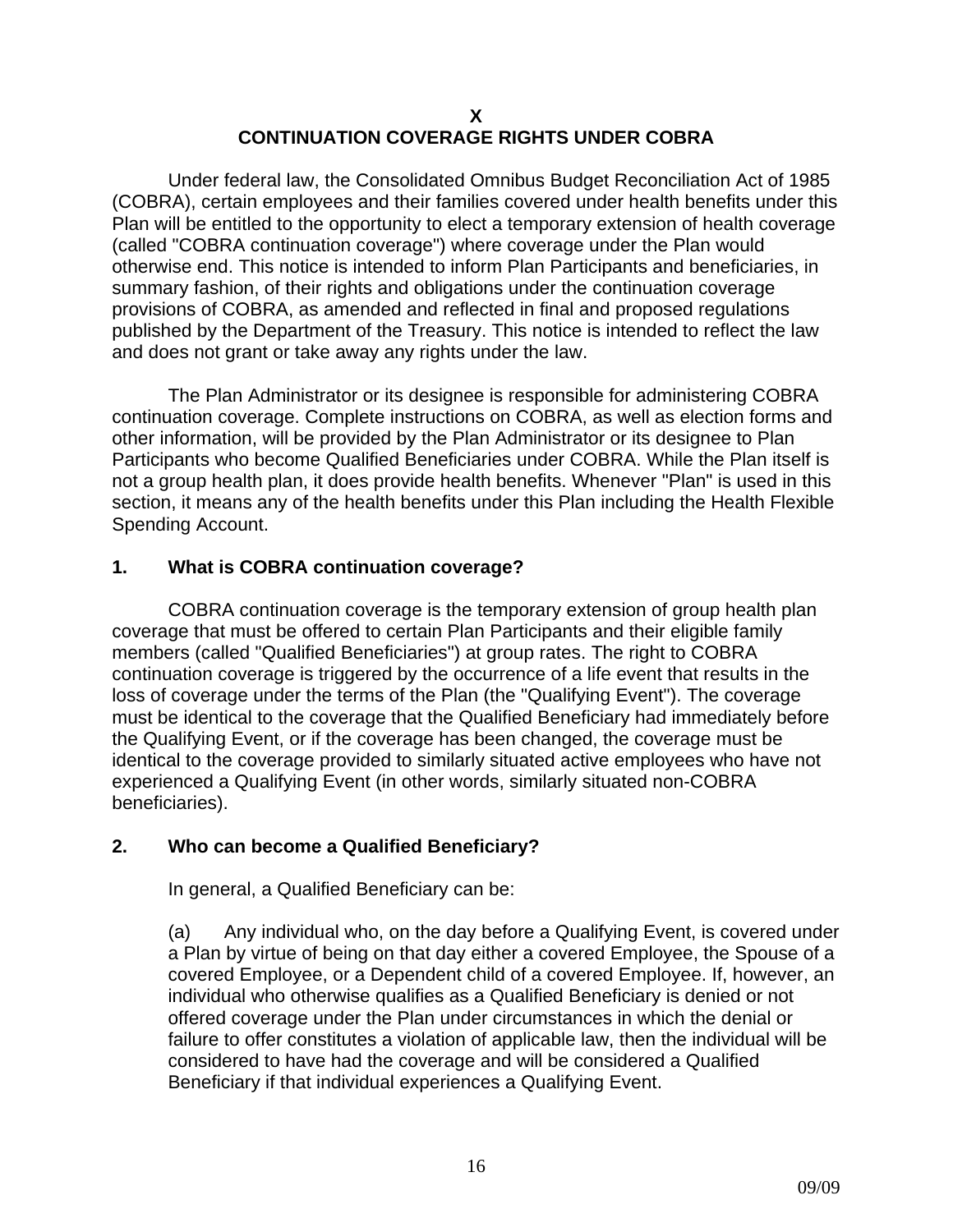<span id="page-20-0"></span>(b) Any child who is born to or placed for adoption with a covered Employee during a period of COBRA continuation coverage, and any individual who is covered by the Plan as an alternate recipient under a qualified medical support order. If, however, an individual who otherwise qualifies as a Qualified Beneficiary is denied or not offered coverage under the Plan under circumstances in which the denial or failure to offer constitutes a violation of applicable law, then the individual will be considered to have had the coverage and will be considered a Qualified Beneficiary if that individual experiences a Qualifying Event.

The term "covered Employee" includes any individual who is provided coverage under the Plan due to his or her performance of services for the employer sponsoring the Plan. However, this provision does not establish eligibility of these individuals. Eligibility for Plan coverage shall be determined in accordance with Plan Eligibility provisions.

An individual is not a Qualified Beneficiary if the individual's status as a covered Employee is attributable to a period in which the individual was a nonresident alien who received from the individual's Employer no earned income that constituted income from sources within the United States. If, on account of the preceding reason, an individual is not a Qualified Beneficiary, then a Spouse or Dependent child of the individual will also not be considered a Qualified Beneficiary by virtue of the relationship to the individual. A domestic partner is not a Qualified Beneficiary.

Each Qualified Beneficiary (including a child who is born to or placed for adoption with a covered Employee during a period of COBRA continuation coverage) must be offered the opportunity to make an independent election to receive COBRA continuation coverage.

# **3. What is a Qualifying Event?**

A Qualifying Event is any of the following if the Plan provided that the Plan participant would lose coverage (i.e., cease to be covered under the same terms and conditions as in effect immediately before the Qualifying Event) in the absence of COBRA continuation coverage:

(a) The death of a covered Employee.

(b) The termination (other than by reason of the Employee's gross misconduct), or reduction of hours, of a covered Employee's employment.

(c) The divorce or legal separation of a covered Employee from the Employee's Spouse. If the Employee reduces or eliminates the Employee's Spouse's Plan coverage in anticipation of a divorce or legal separation, and a divorce or legal separation later occurs, then the divorce or legal separation may be considered a Qualifying Event even though the Spouse's coverage was reduced or eliminated before the divorce or legal separation.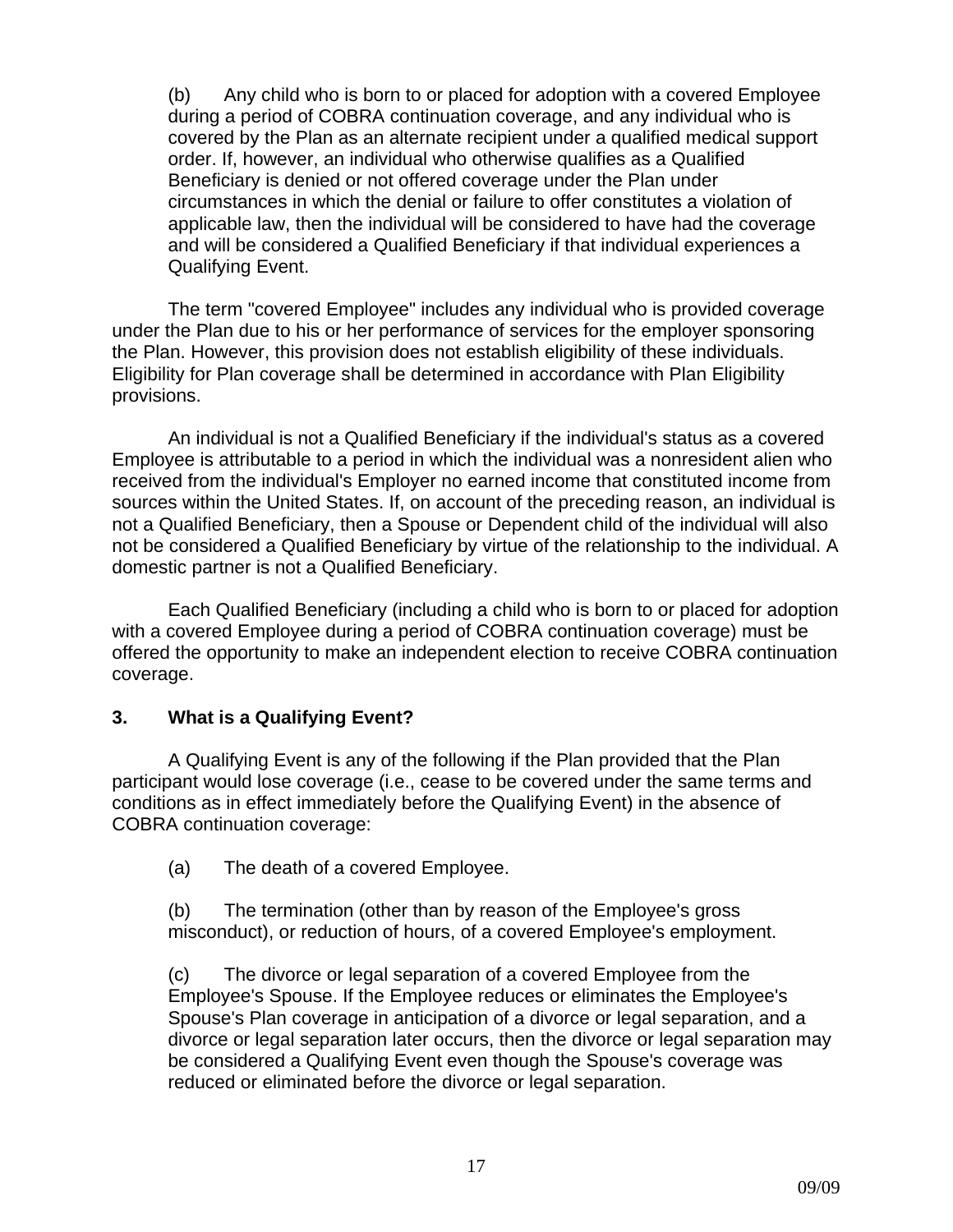<span id="page-21-0"></span>(d) A covered Employee's enrollment in any part of the Medicare program.

(e) A Dependent child's ceasing to satisfy the Plan's requirements for a Dependent child (for example, attainment of the maximum age for dependency under the Plan).

If the Qualifying Event causes the covered Employee, or the covered Spouse or a Dependent child of the covered Employee, to cease to be covered under the Plan under the same terms and conditions as in effect immediately before the Qualifying Event, the persons losing such coverage become Qualified Beneficiaries under COBRA if all the other conditions of COBRA are also met. For example, any increase in contribution that must be paid by a covered Employee, or the Spouse, or a Dependent child of the covered Employee, for coverage under the Plan that results from the occurrence of one of the events listed above is a loss of coverage.

The taking of leave under the Family and Medical Leave Act of 1993 ("FMLA") does not constitute a Qualifying Event. A Qualifying Event will occur, however, if an Employee does not return to employment at the end of the FMLA leave and all other COBRA continuation coverage conditions are present. If a Qualifying Event occurs, it occurs on the last day of FMLA leave and the applicable maximum coverage period is measured from this date (unless coverage is lost at a later date and the Plan provides for the extension of the required periods, in which case the maximum coverage date is measured from the date when the coverage is lost.) Note that the covered Employee and family members will be entitled to COBRA continuation coverage even if they failed to pay the employee portion of premiums for coverage under the Plan during the FMLA leave.

### **4. What factors should be considered when determining to elect COBRA continuation coverage?**

You should take into account that a failure to continue your group health coverage will affect your rights under federal law. First, you can lose the right to avoid having pre-existing condition exclusions applied by other group health plans if there is more than a 63-day gap in health coverage and election of COBRA continuation coverage may help you avoid such a gap. Second, if you do not elect COBRA continuation coverage and pay the appropriate premiums for the maximum time available to you, you will lose the right to convert to an individual health insurance policy, which does not impose such pre-existing condition exclusions. Finally, you should take into account that you have special enrollment rights under federal law (HIPAA). You have the right to request special enrollment in another group health plan for which you are otherwise eligible (such as a plan sponsored by your Spouse's employer) within 30 days after Plan coverage ends due to a Qualifying Event listed above. You will also have the same special right at the end of COBRA continuation coverage if you get COBRA continuation coverage for the maximum time available to you.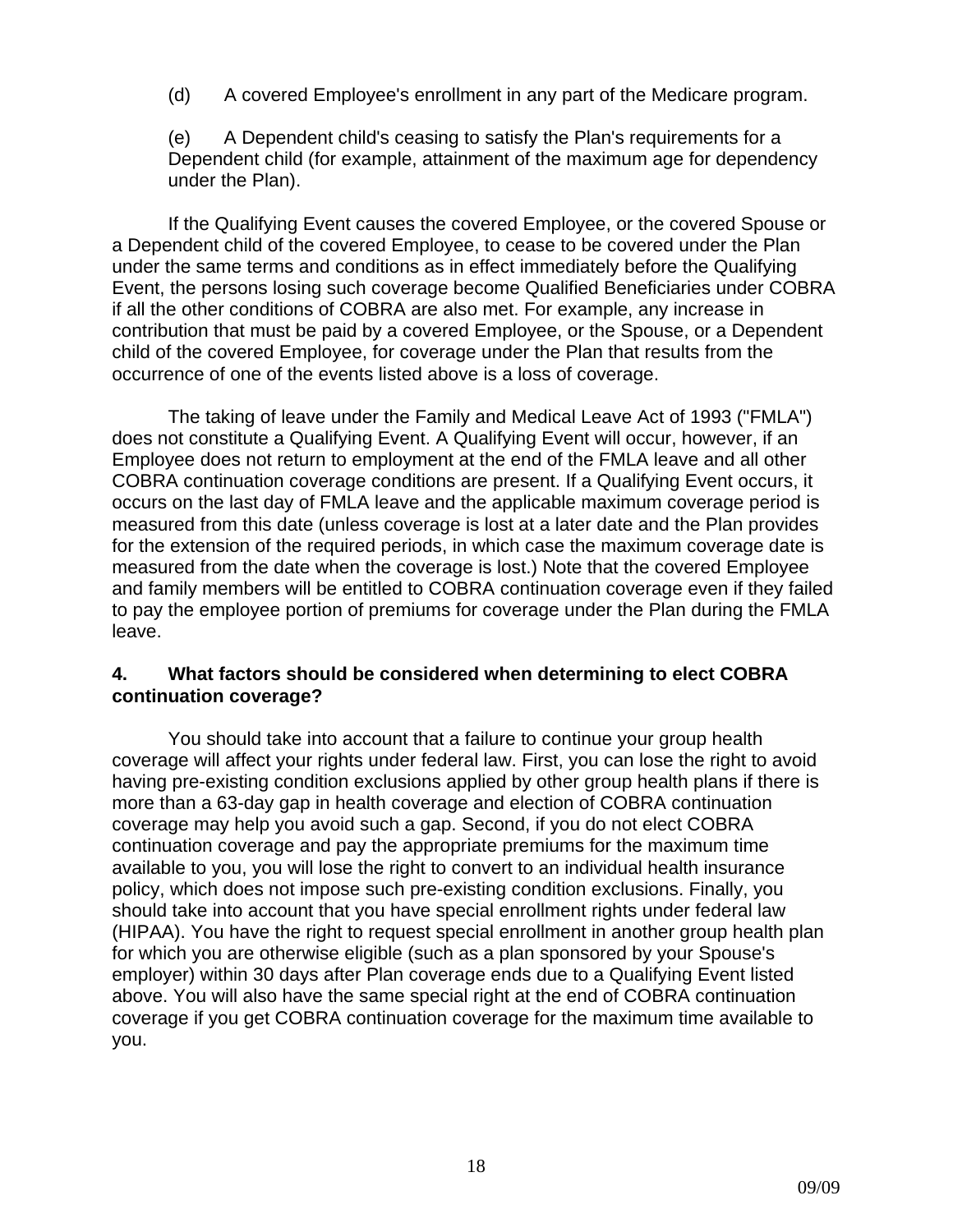# <span id="page-22-0"></span>**5. What is the procedure for obtaining COBRA continuation coverage?**

The Plan has conditioned the availability of COBRA continuation coverage upon the timely election of such coverage. An election is timely if it is made during the election period.

# **6. What is the election period and how long must it last?**

The election period is the time period within which the Qualified Beneficiary must elect COBRA continuation coverage under the Plan. The election period must begin not later than the date the Qualified Beneficiary would lose coverage on account of the Qualifying Event and ends 60 days after the later of the date the Qualified Beneficiary would lose coverage on account of the Qualifying Event or the date notice is provided to the Qualified Beneficiary of her or his right to elect COBRA continuation coverage. If coverage is not elected within the 60 day period, all rights to elect COBRA continuation coverage are forfeited.

Note: If a covered Employee who has been terminated or experienced a reduction of hours qualifies for a trade readjustment allowance or alternative trade adjustment assistance under a federal law called the Trade Act of 2002, and the employee and his or her covered dependents have not elected COBRA coverage within the normal election period, a second opportunity to elect COBRA coverage will be made available for themselves and certain family members, but only within a limited period of 60 days or less and only during the six months immediately after their group health plan coverage ended. Any person who qualifies or thinks that he or she and/or his or her family members may qualify for assistance under this special provision should contact the Plan Administrator or its designee for further information.

The Trade Act of 2002 also created a new tax credit for certain TAA-eligible individuals and for certain retired employees who are receiving pension payments from the Pension Benefit Guaranty Corporation (PBGC) (eligible individuals). Under the new tax provisions, eligible individuals can either take a tax credit or get advance payment of 65% of premiums paid for qualified health insurance, including continuation coverage. If you have questions about these new tax provisions, you may call the Health Coverage Tax Credit Consumer Contact Center toll-free at 1-866-628-4282. TTD/TTY callers may call toll-free at 1-866-626-4282. More information about the Trade Act is also available at www.doleta.gov/tradeact.

### **7. Is a covered Employee or Qualified Beneficiary responsible for informing the Plan Administrator of the occurrence of a Qualifying Event?**

The Plan will offer COBRA continuation coverage to Qualified Beneficiaries only after the Plan Administrator or its designee has been timely notified that a Qualifying Event has occurred. The Employer (if the Employer is not the Plan Administrator) will notify the Plan Administrator or its designee of the Qualifying Event within 30 days following the date coverage ends when the Qualifying Event is:

(a) the end of employment or reduction of hours of employment,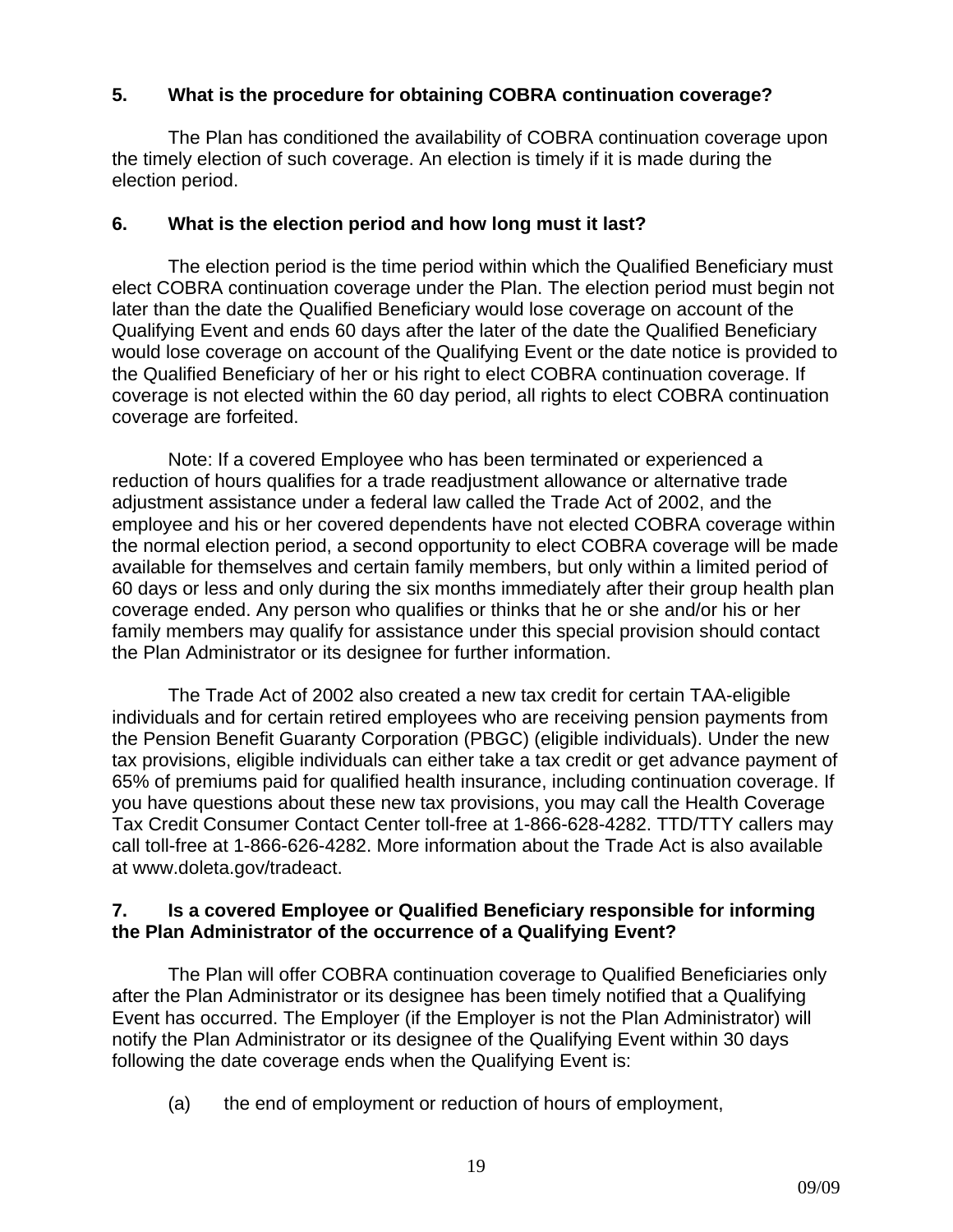(b) death of the employee,

(c) commencement of a proceeding in bankruptcy with respect to the Employer, or

(d) enrollment of the employee in any part of Medicare.

# **IMPORTANT:**

**For the other Qualifying Events (divorce or legal separation of the employee and spouse or a dependent child's losing eligibility for coverage as a dependent child), you or someone on your behalf must notify the Plan Administrator or its designee in writing within 60 days after the Qualifying Event occurs, using the procedures specified below. If these procedures are not followed or if the notice is not provided in writing to the Plan Administrator or its designee during the 60-day notice period, any spouse or dependent child who loses coverage will not be offered the option to elect continuation coverage. You must send this notice to the Plan Administrator or its designee.** 

# *NOTICE PROCEDURES:*

Any notice that you provide must be *in writing*. Oral notice, including notice by telephone, is not acceptable. You must mail, fax or hand-deliver your notice to the person, department or firm listed below, at the following address:

> Bradley University 1501 W. Bradley Ave. Peoria, Illinois 61625

If mailed, your notice must be postmarked no later than the last day of the required notice period. Any notice you provide must state:

- the **name of the plan or plans** under which you lost or are losing coverage,
- the **name and address of the employee** covered under the plan,
- the **name(s) and address(es) of the Qualified Beneficiary(ies)**, and
- the **Qualifying Event** and the **date** it happened.

If the Qualifying Event is a **divorce or legal separation**, your notice must include **a copy of the divorce decree or the legal separation agreement**.

Be aware that there are other notice requirements in other contexts, for example, in order to qualify for a disability extension.

Once the Plan Administrator or its designee receives *timely notice* that a Qualifying Event has occurred, COBRA continuation coverage will be offered to each of the qualified beneficiaries. Each Qualified Beneficiary will have an independent right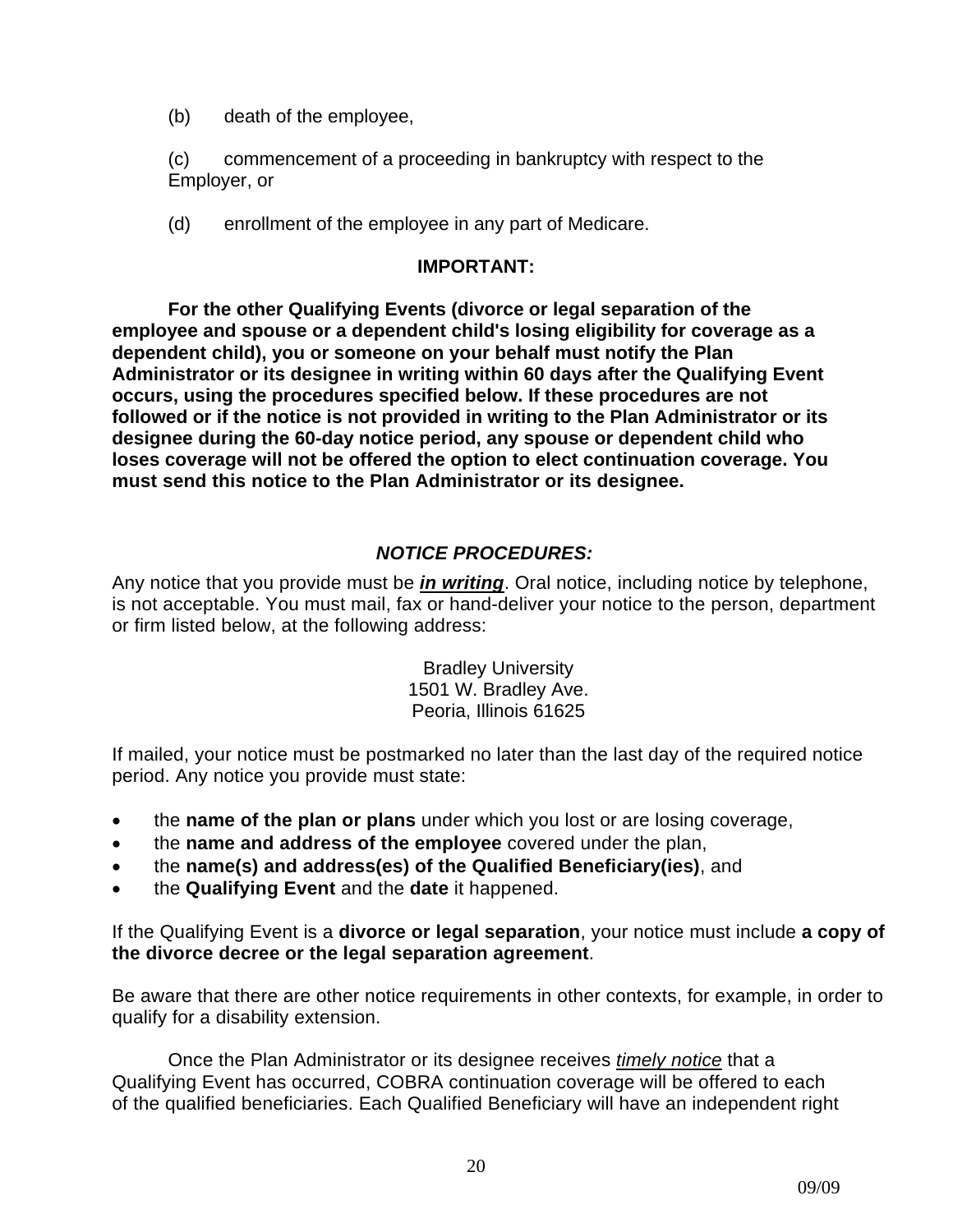<span id="page-24-0"></span>to elect COBRA continuation coverage. Covered employees may elect COBRA continuation coverage for their spouses, and parents may elect COBRA continuation coverage on behalf of their children. For each Qualified Beneficiary who elects COBRA continuation coverage, COBRA continuation coverage will begin on the date that plan coverage would otherwise have been lost. If you or your spouse or dependent children do not elect continuation coverage within the 60-day election period described above, the right to elect continuation coverage will be lost.

# **8. Is a waiver before the end of the election period effective to end a Qualified Beneficiary's election rights?**

If, during the election period, a Qualified Beneficiary waives COBRA continuation coverage, the waiver can be revoked at any time before the end of the election period. Revocation of the waiver is an election of COBRA continuation coverage. However, if a waiver is later revoked, coverage need not be provided retroactively (that is, from the date of the loss of coverage until the waiver is revoked). Waivers and revocations of waivers are considered made on the date they are sent to the Plan Administrator or its designee, as applicable.

# **9. Is COBRA coverage available if a Qualified Beneficiary has other group health plan coverage or Medicare?**

Qualified Beneficiaries who are entitled to elect COBRA continuation coverage may do so even if they are covered under another group health plan or are entitled to Medicare benefits on or before the date on which COBRA is elected. However, a Qualified Beneficiary's COBRA coverage will terminate automatically if, after electing COBRA, he or she becomes entitled to Medicare or becomes covered under other group health plan coverage (but only after any applicable preexisting condition exclusions of that other plan have been exhausted or satisfied).

### **10. When may a Qualified Beneficiary's COBRA continuation coverage be terminated?**

During the election period, a Qualified Beneficiary may waive COBRA continuation coverage. Except for an interruption of coverage in connection with a waiver, COBRA continuation coverage that has been elected for a Qualified Beneficiary must extend for at least the period beginning on the date of the Qualifying Event and ending not before the earliest of the following dates:

(a) The last day of the applicable maximum coverage period.

(b) The first day for which Timely Payment is not made to the Plan with respect to the Qualified Beneficiary.

(c) The date upon which the Employer ceases to provide any group health plan (including a successor plan) to any employee.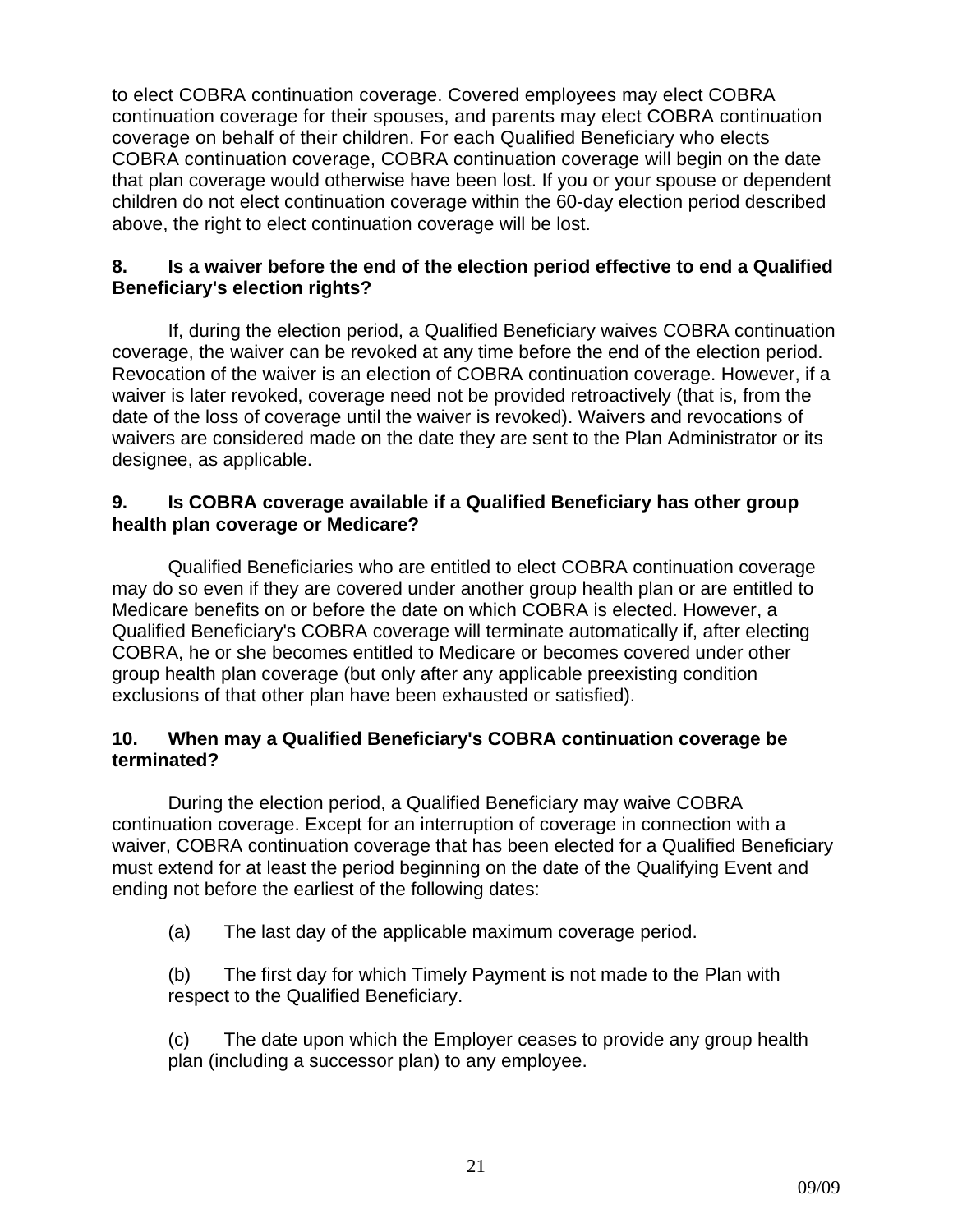<span id="page-25-0"></span>(d) The date, after the date of the election, that the Qualified Beneficiary first becomes covered under any other Plan that does not contain any exclusion or limitation with respect to any pre-existing condition, other than such an exclusion or limitation that does not apply to, or is satisfied by, the Qualified Beneficiary.

(e) The date, after the date of the election, that the Qualified Beneficiary first enrolls in the Medicare program (either part A or part B, whichever occurs earlier).

(f) In the case of a Qualified Beneficiary entitled to a disability extension, the later of:

 $(1)$  (i) 29 months after the date of the Qualifying Event, or (ii) the first day of the month that is more than 30 days after the date of a final determination under Title II or XVI of the Social Security Act that the disabled Qualified Beneficiary whose disability resulted in the Qualified Beneficiary's entitlement to the disability extension is no longer disabled, whichever is earlier; or

(2) the end of the maximum coverage period that applies to the Qualified Beneficiary without regard to the disability extension.

The Plan can terminate for cause the coverage of a Qualified Beneficiary on the same basis that the Plan terminates for cause the coverage of similarly situated non-COBRA beneficiaries, for example, for the submission of a fraudulent claim.

In the case of an individual who is not a Qualified Beneficiary and who is receiving coverage under the Plan solely because of the individual's relationship to a Qualified Beneficiary, if the Plan's obligation to make COBRA continuation coverage available to the Qualified Beneficiary ceases, the Plan is not obligated to make coverage available to the individual who is not a Qualified Beneficiary.

# **11. What are the maximum coverage periods for COBRA continuation coverage?**

The maximum coverage periods are based on the type of the Qualifying Event and the status of the Qualified Beneficiary, as shown below.

(a) In the case of a Qualifying Event that is a termination of employment or reduction of hours of employment, the maximum coverage period ends 18 months after the Qualifying Event if there is not a disability extension and 29 months after the Qualifying Event if there is a disability extension.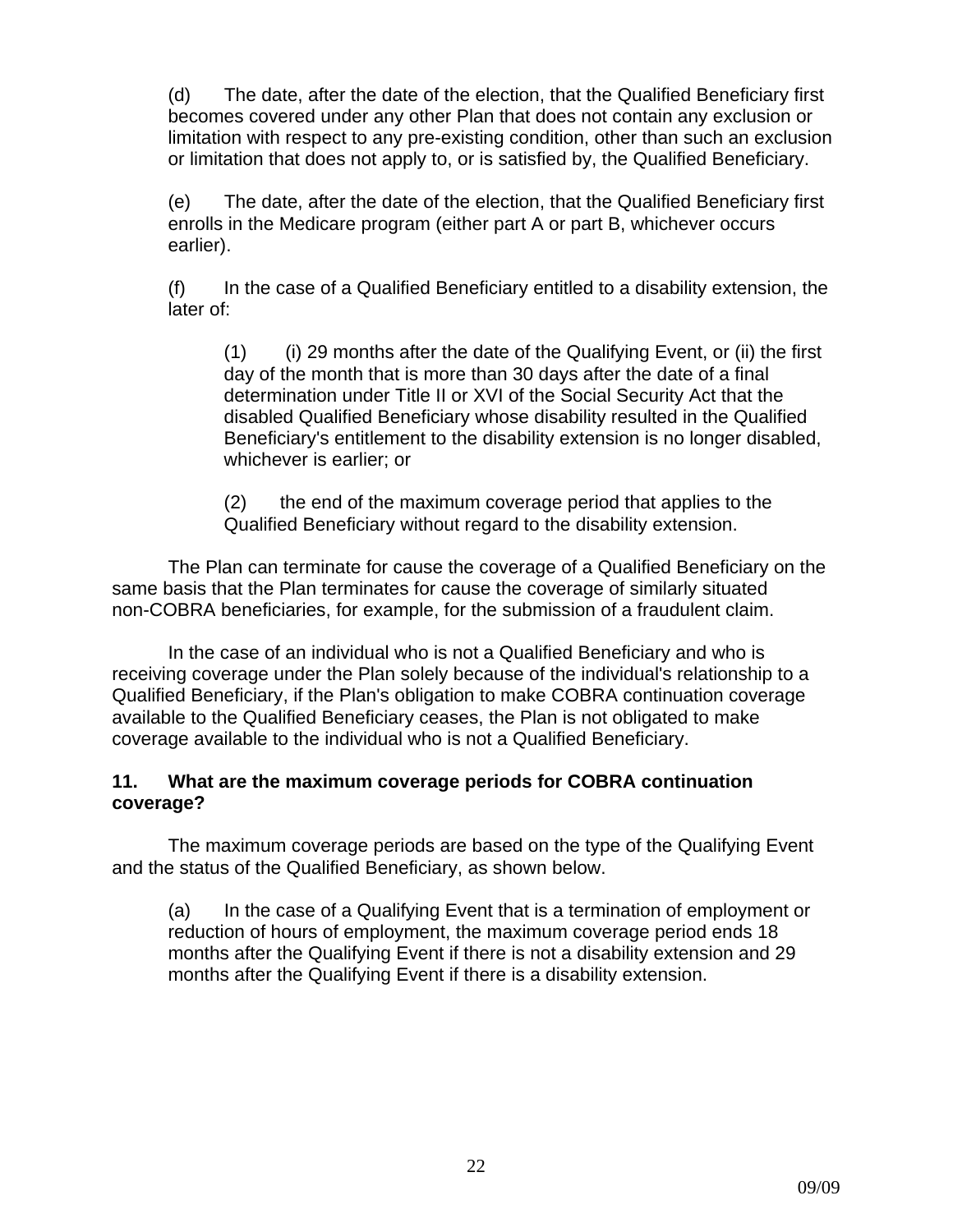<span id="page-26-0"></span>(b) In the case of a covered Employee's enrollment in the Medicare program before experiencing a Qualifying Event that is a termination of employment or reduction of hours of employment, the maximum coverage period for Qualified Beneficiaries other than the covered Employee ends on the later of:

(1) 36 months after the date the covered Employee becomes enrolled in the Medicare program; or

(2) 18 months (or 29 months, if there is a disability extension) after the date of the covered Employee's termination of employment or reduction of hours of employment.

(c) In the case of a Qualified Beneficiary who is a child born to or placed for adoption with a covered Employee during a period of COBRA continuation coverage, the maximum coverage period is the maximum coverage period applicable to the Qualifying Event giving rise to the period of COBRA continuation coverage during which the child was born or placed for adoption.

(d) In the case of any other Qualifying Event than that described above, the maximum coverage period ends 36 months after the Qualifying Event.

# **12. Under what circumstances can the maximum coverage period be expanded?**

If a Qualifying Event that gives rise to an 18-month or 29-month maximum coverage period is followed, within that 18- or 29-month period, by a second Qualifying Event that gives rise to a 36-months maximum coverage period, the original period is expanded to 36 months, but only for individuals who are Qualified Beneficiaries at the time of and with respect to both Qualifying Events. In no circumstance can the COBRA maximum coverage period be expanded to more than 36 months after the date of the first Qualifying Event. The Plan Administrator must be notified of the second qualifying event within 60 days of the second qualifying event. This notice must be sent to the Plan Administrator or its designee in accordance with the procedures above.

# **13. How does a Qualified Beneficiary become entitled to a disability extension?**

A disability extension will be granted if an individual (whether or not the covered Employee) who is a Qualified Beneficiary in connection with the Qualifying Event that is a termination or reduction of hours of a covered Employee's employment, is determined under Title II or XVI of the Social Security Act to have been disabled at any time during the first 60 days of COBRA continuation coverage. To qualify for the disability extension, the Qualified Beneficiary must also provide the Plan Administrator with notice of the disability determination on a date that is both within 60 days after the date of the determination and before the end of the original 18-month maximum coverage. This notice must be sent to the Plan Administrator or its designee in accordance with the procedures above.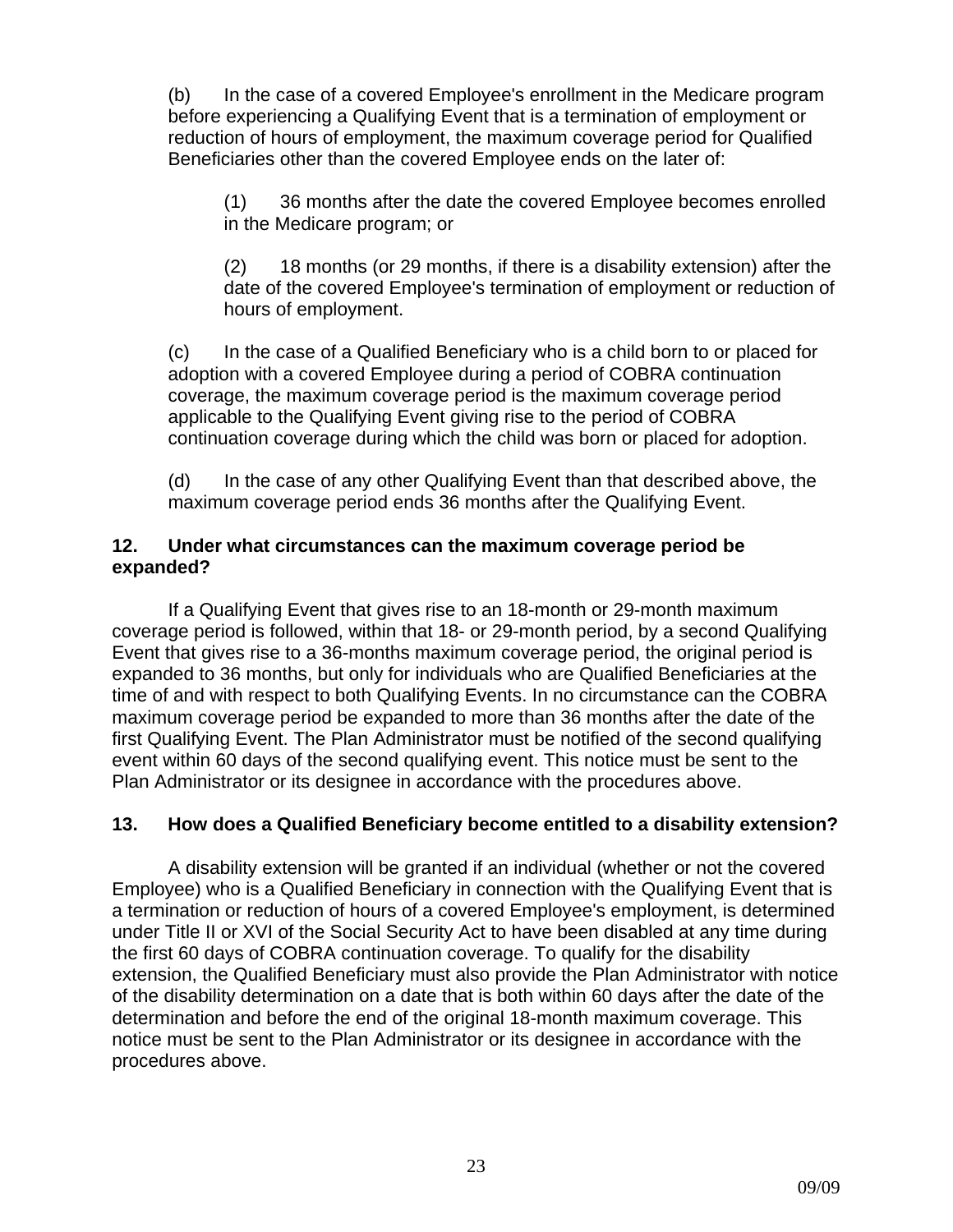# <span id="page-27-0"></span>**14. Does the Plan require payment for COBRA continuation coverage?**

For any period of COBRA continuation coverage under the Plan, Qualified Beneficiaries who elect COBRA continuation coverage may be required to pay up to 102% of the applicable premium and up to 150% of the applicable premium for any expanded period of COBRA continuation coverage covering a disabled Qualified Beneficiary due to a disability extension. Your Plan Administrator will inform you of the cost. The Plan will terminate a Qualified Beneficiary's COBRA continuation coverage as of the first day of any period for which timely payment is not made.

### **15. Must the Plan allow payment for COBRA continuation coverage to be made in monthly installments?**

Yes. The Plan is also permitted to allow for payment at other intervals.

# **16. What is Timely Payment for COBRA continuation coverage?**

Timely Payment means a payment made no later than 30 days after the first day of the coverage period. Payment that is made to the Plan by a later date is also considered Timely Payment if either under the terms of the Plan, covered Employees or Qualified Beneficiaries are allowed until that later date to pay for their coverage for the period or under the terms of an arrangement between the Employer and the entity that provides Plan benefits on the Employer's behalf, the Employer is allowed until that later date to pay for coverage of similarly situated non-COBRA beneficiaries for the period.

Notwithstanding the above paragraph, the Plan does not require payment for any period of COBRA continuation coverage for a Qualified Beneficiary earlier than 45 days after the date on which the election of COBRA continuation coverage is made for that Qualified Beneficiary. Payment is considered made on the date on which it is postmarked to the Plan.

If Timely Payment is made to the Plan in an amount that is not significantly less than the amount the Plan requires to be paid for a period of coverage, then the amount paid will be deemed to satisfy the Plan's requirement for the amount to be paid, unless the Plan notifies the Qualified Beneficiary of the amount of the deficiency and grants a reasonable period of time for payment of the deficiency to be made. A "reasonable period of time" is 30 days after the notice is provided. A shortfall in a Timely Payment is not significant if it is no greater than the lesser of \$50 or 10% of the required amount.

### **17. Must a Qualified Beneficiary be given the right to enroll in a conversion health plan at the end of the maximum coverage period for COBRA continuation coverage?**

If a Qualified Beneficiary's COBRA continuation coverage under a group health plan ends as a result of the expiration of the applicable maximum coverage period, the Plan will, during the 180-day period that ends on that expiration date, provide the Qualified Beneficiary with the option of enrolling under a conversion health plan if such an option is otherwise generally available to similarly situated non-COBRA beneficiaries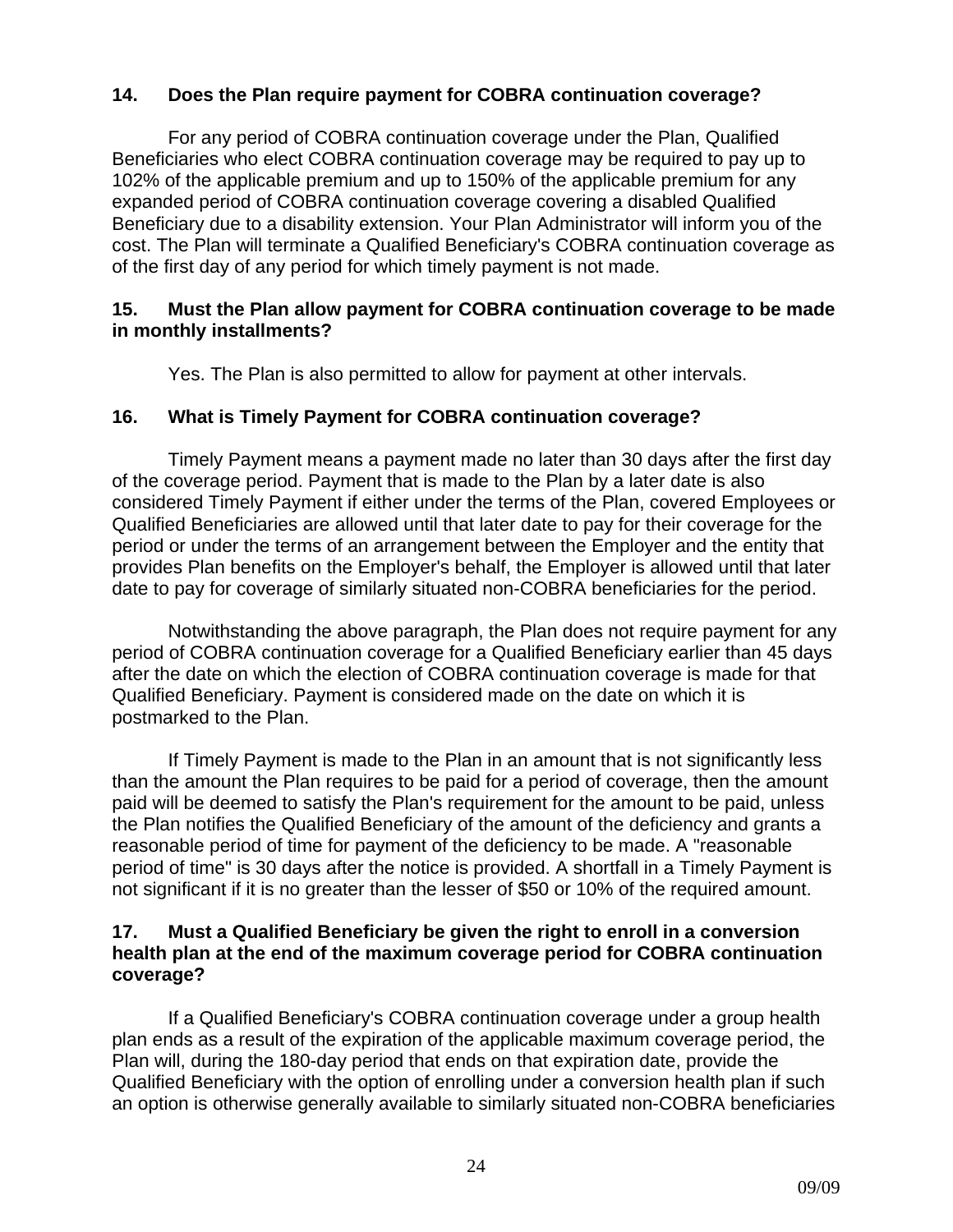<span id="page-28-0"></span>under the Plan. If such a conversion option is not otherwise generally available, it need not be made available to Qualified Beneficiaries.

# **18. How is my participation in the Health Flexible Spending Account affected?**

You can elect to continue your participation in the Health Flexible Spending Account for the remainder of the Plan Year, subject to the following conditions. You may only continue to participate in the Health Flexible Spending Account if you have elected to contribute more money than you have taken out in claims. For example, if you elected to contribute an annual amount of \$500 and, at the time you terminate employment, you have contributed \$300 but only claimed \$150, you may elect to continue coverage under the Health Flexible Spending Account. If you elect to continue coverage, then you would be able to continue to receive your health reimbursements up to the \$500. However, you must continue to pay for the coverage, just as the money has been taken out of your paycheck, but on an after-tax basis. The Plan can also charge you an extra amount (as explained above for other health benefits) to provide this benefit.

# **IF YOU HAVE QUESTIONS**

If you have questions about your COBRA continuation coverage, you should contact the Plan Administrator or its designee. For more information about your rights under ERISA, including COBRA, the Health Insurance Portability and Accountability Act (HIPAA), and other laws affecting group health plans, contact the nearest Regional or District Office of the U.S. Department of Labor's Employee Benefits Security Administration (EBSA). Addresses and phone numbers of Regional and District EBSA Offices are available through EBSA's website at www.dol.gov/ebsa.

### **KEEP YOUR PLAN ADMINISTRATOR INFORMED OF ADDRESS CHANGES**

In order to protect your family's rights, you should keep the Plan Administrator informed of any changes in the addresses of family members. You should also keep a copy, for your records, of any notices you send to the Plan Administrator or its designee.

#### **XI SUMMARY**

The money you earn is important to you and your family. You need it to pay your bills, enjoy recreational activities and save for the future. Our flexible benefits plan will help you keep more of the money you earn by lowering the amount of taxes you pay. The Plan is the result of our continuing efforts to find ways to help you get the most for your earnings.

If you have any questions, please contact the Administrator.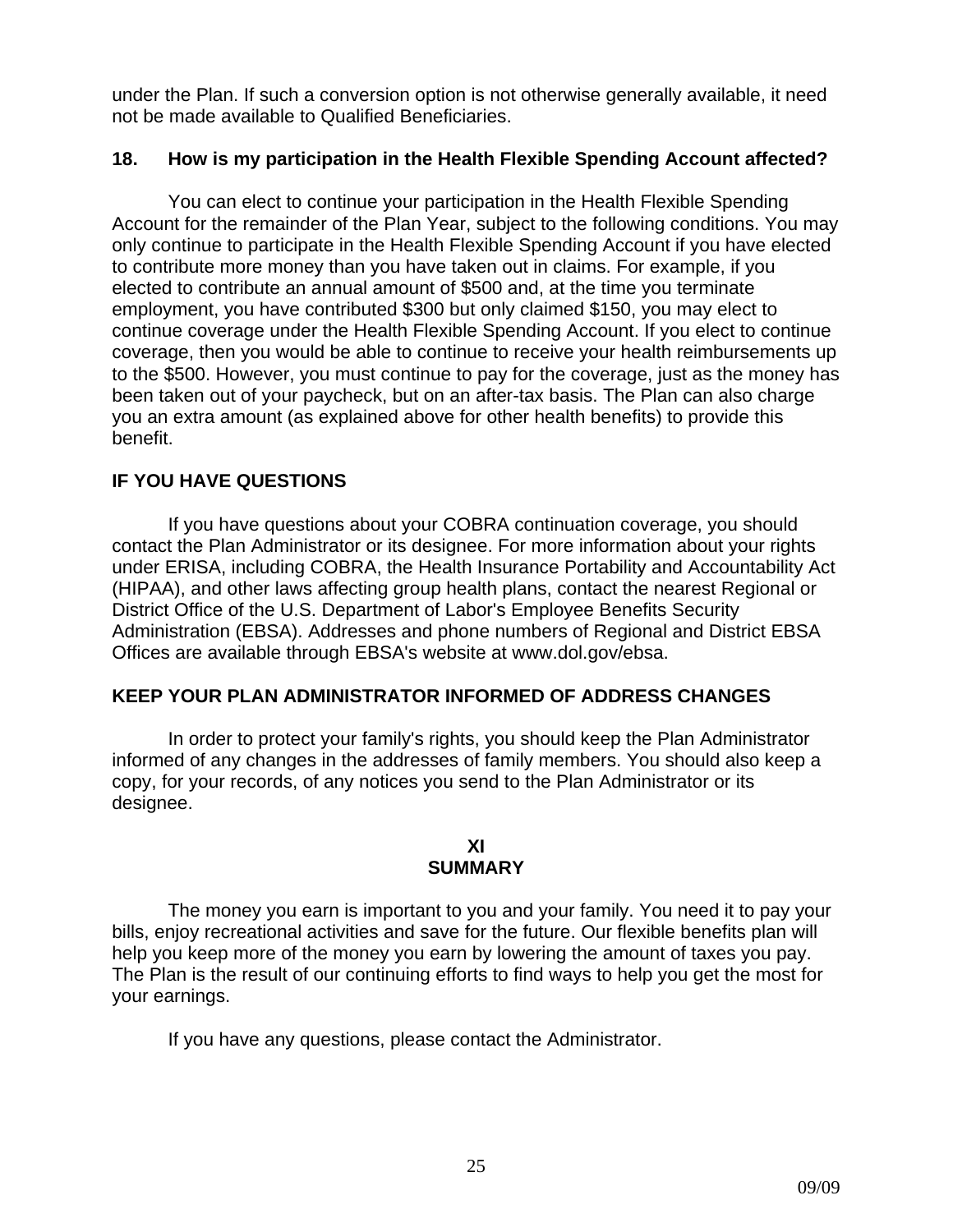### **BRADLEY UNIVERSITY SECTION 125 PLAN FLEXIBLE BENEFIT PLAN Attachment I SCHIP and COBRA**

The Employer has adopted this Attachment I to allow the following:

# **Special Enrollment Rights under SCHIP**

Generally, you cannot change the elections you have made after the beginning of the Plan Year. However, there are certain limited situations when you can change your elections. Federal law provides Special Enrollment provisions under some circumstances.

If an Employee has declined enrollment in the Plan for him or herself or his or her dependents (including a spouse) because of coverage under Medicaid or the Children's Health Insurance Program, there may be a right to enroll in this Plan if there is a loss of eligibility for the government-provided coverage. However, a request for enrollment must be made within 60 days after the government-provided coverage ends.

In addition, if an Employee has declined enrollment in the Plan for him or herself or his or her dependents (including a spouse), and later becomes eligible for state assistance through a Medicaid or Children's Health Insurance Program which provides help with paying for Plan coverage, then there may be a right to enroll in this Plan. However, a request for enrollment must be made within 60 days after the determination of eligibility for the state assistance.

If you have any questions regarding the application of this provision to you, contact the Plan Administrator.

### **COBRA Provisions under ARRA**

The 2009 American Recovery and Reinvestment Act (ARRA) provides for a reduction of COBRA premiums for group health plans other than health flexible spending accounts. If you are an "assistance eligible individual," there will be a 65% reduction in your COBRA premiums for up to nine months. An "assistance eligible individual" is a qualified beneficiary who:

- Becomes eligible for COBRA coverage at any time during the period beginning September 1, 2008 and ending on December 31, 2009 and:
	- o Elected coverage during the original COBRA election period; or
	- o Elects COBRA within 60 days of receiving the additional COBRA election notice described below; AND
- The COBRA qualifying event is the employee's involuntary termination during the period of September 1, 2008 to December 31, 2009.

However, if you are eligible for other group health coverage, including a spouse's plan or Medicare, you are not eligible for the premium reduction. There is also no premium reduction for periods of coverage that started prior to February 17, 2009.